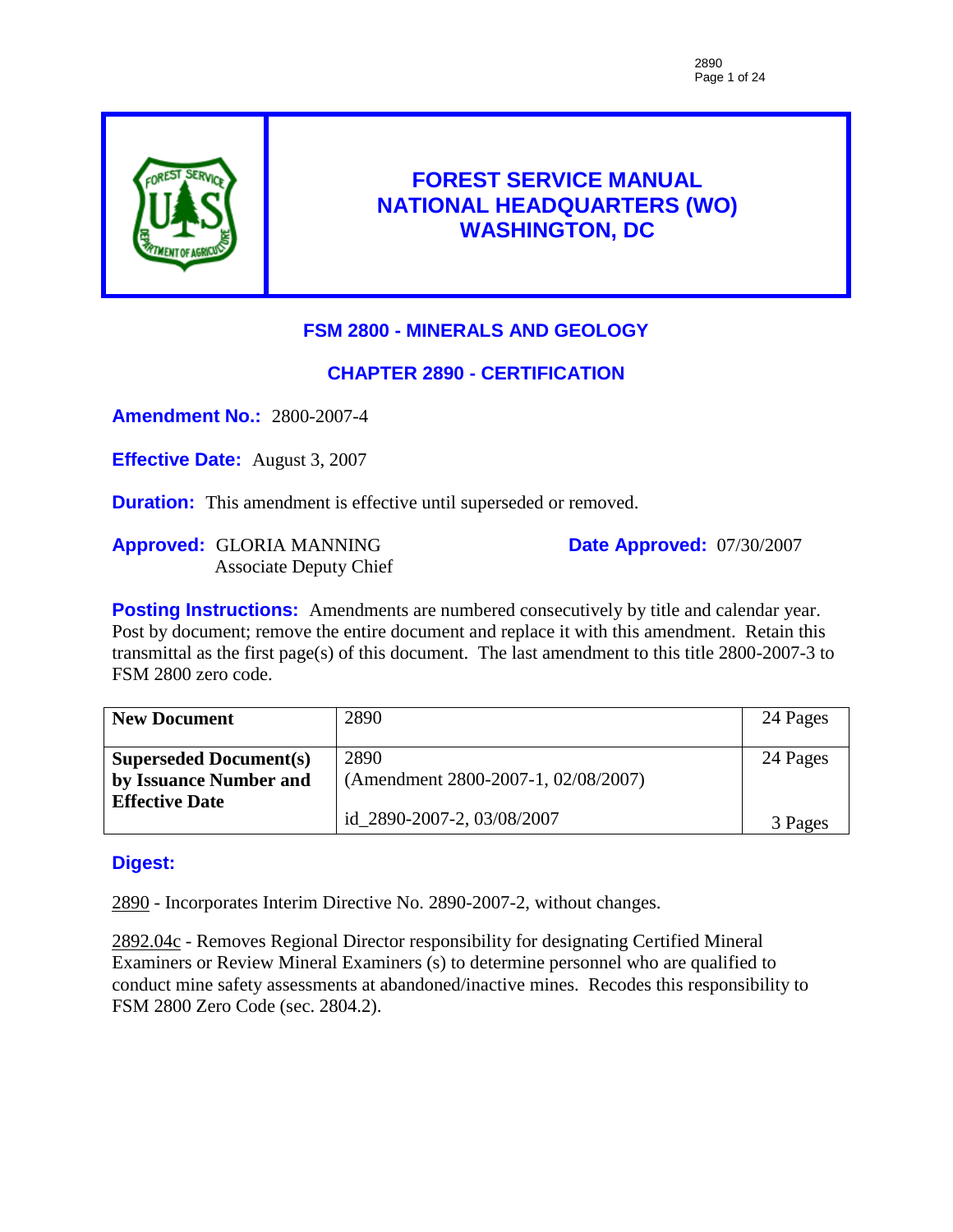2890 Page 2 of 24

#### **FSM 2800 - MINERALS AND GEOLOGY CHAPTER 2890 - CERTIFICATION**

# **Table of Contents**

| 2891 - CERTIFICATION OF LOCATABLE MINERALS ADMINISTRATORS  4                                |    |
|---------------------------------------------------------------------------------------------|----|
|                                                                                             |    |
|                                                                                             |    |
|                                                                                             |    |
|                                                                                             |    |
| 2891.04b - Director, Minerals and Geology Management, Washington Office 5                   |    |
| 2891.04c - Regional Office Director with Locatable Minerals Responsibilities, Regions 1, 2, |    |
|                                                                                             |    |
|                                                                                             |    |
|                                                                                             |    |
|                                                                                             |    |
|                                                                                             |    |
|                                                                                             |    |
|                                                                                             |    |
|                                                                                             |    |
|                                                                                             |    |
|                                                                                             |    |
| 2891.21 - Submitting Application for Locatable Minerals Administrator  9                    |    |
| 2891.22 - Assignment of Application for Locatable Minerals Administrator  9                 |    |
| 2891.23 - Review and Recommendation on Application for Locatable Minerals                   |    |
|                                                                                             |    |
| 2891.24 - Decision on Application for Locatable Minerals Administrator  10                  |    |
| 2891.25 - Reapplication for Certification as Locatable Minerals Administrator  10           |    |
| 2891.3 - Suspension or Revocation of Certification as Locatable Minerals Administrator  10  |    |
| 2891.4 - Appeals of Decisions Involving Locatable Minerals Administrator Certification      |    |
|                                                                                             |    |
| 2891.5 - Continuing Education for Locatable Minerals Administrators  11                     |    |
| 2892 - CERTIFICATION FOR MINERAL EXAMINERS AND REVIEW MINERAL                               |    |
| <b>EXAMINERS</b>                                                                            | 11 |
|                                                                                             |    |
|                                                                                             |    |
|                                                                                             |    |
|                                                                                             |    |
| 2892.04b - Director, Minerals and Geology Management, Washington Office 12                  |    |
| 2892.04c - Regional Office Director with Locatable Minerals Responsibilities, Regions 1, 2, |    |
|                                                                                             |    |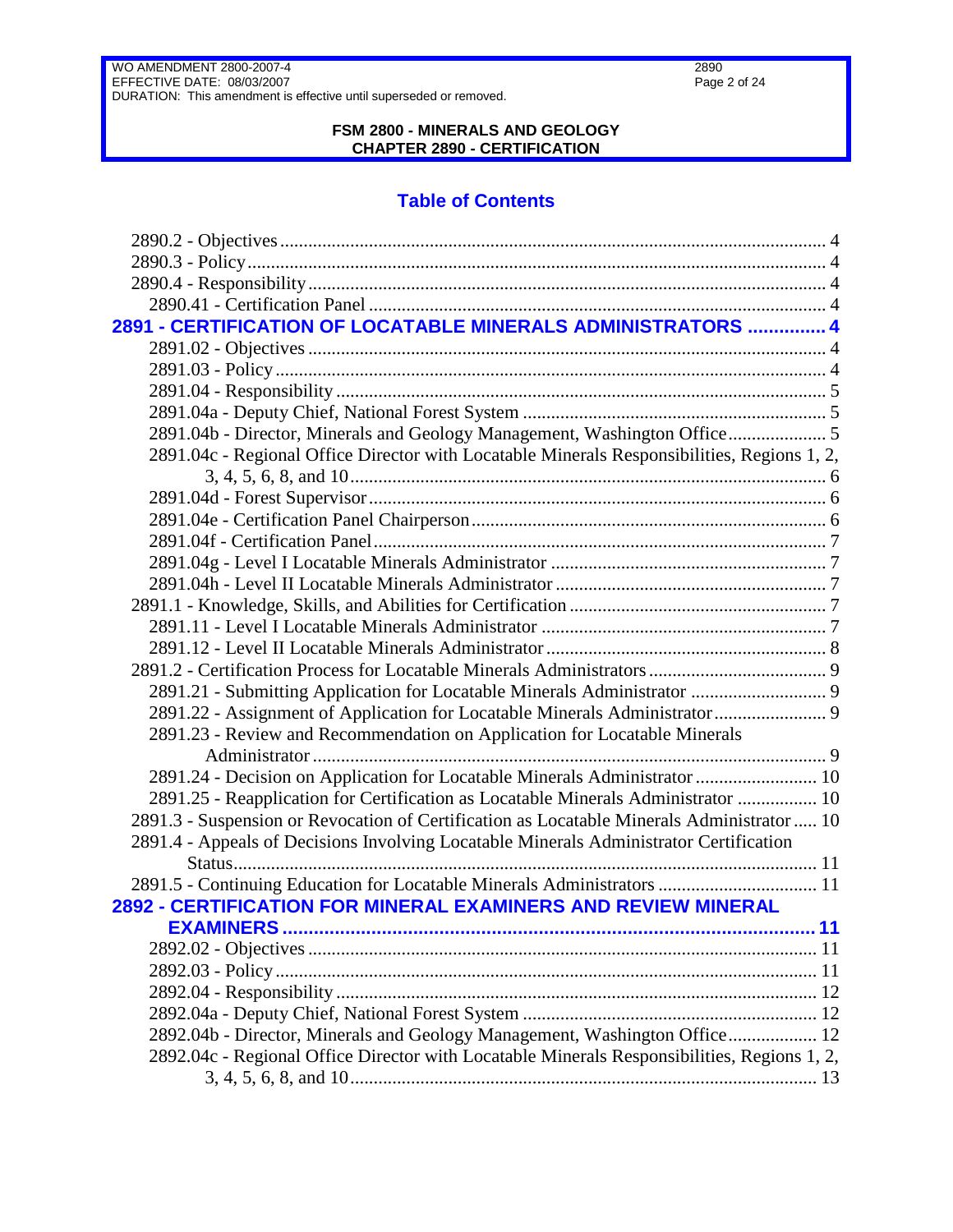#### **FSM 2800 - MINERALS AND GEOLOGY CHAPTER 2890 - CERTIFICATION**

| 2892.04d - Certification Panel Chairperson for Mineral Examiners and Review Mineral          |      |
|----------------------------------------------------------------------------------------------|------|
|                                                                                              |      |
| 2892.04e - Certification Panel Members for Mineral Examiners and Review Mineral              |      |
|                                                                                              |      |
|                                                                                              |      |
|                                                                                              |      |
|                                                                                              |      |
| 2892.2 - Knowledge, Skills, and Abilities for Certification as a Mineral Examiner and Review |      |
|                                                                                              |      |
|                                                                                              |      |
|                                                                                              |      |
| 2892.3 - Certification Process for Mineral Examiner and Review Mineral Examiner 16           |      |
|                                                                                              |      |
| 2892.31a - Forest Service Employees Applying for Mineral Examiner Certification 16           |      |
| 2892.31b - Bureau of Land Management and National Park Service Employees Applying            |      |
|                                                                                              |      |
| 2892.31c - Forest Service Employees Applying for Review Mineral Examiner Certification       |      |
|                                                                                              |      |
| 2892.32 - Panel Member Assignment of Application for Mineral Examiner or Review              |      |
|                                                                                              |      |
| 2892.33 - Review and Recommendation on Application for Mineral Examiner and Review           |      |
|                                                                                              |      |
| 2892.34 - Decision on Application for Mineral Examiner and Review Mineral Examiner. 17       |      |
| 2892.35 - Reapplication for Certification as Mineral Examiner and Review Mineral             |      |
|                                                                                              |      |
| 2892.4 - Suspension or Revocation of a Mineral Examiner or Review Mineral Examiner           |      |
|                                                                                              |      |
| 2892.5 - Appeals of Decisions Involving Mineral Examiner or Review Mineral Examiner          |      |
|                                                                                              |      |
| 2892.6 - Continuing Education for Mineral Examiner or Review Mineral Examiner  18            |      |
| 2892.7 - Separation and Retirement as a Mineral Examiner or Review Mineral Examiner  19      |      |
|                                                                                              |      |
| 2893 - CERTIFICATION FOR OIL AND GAS RESOURCE SPECIALISTS                                    | . 19 |
|                                                                                              |      |
|                                                                                              |      |
|                                                                                              |      |
|                                                                                              |      |
|                                                                                              |      |
|                                                                                              |      |
|                                                                                              |      |
|                                                                                              |      |
|                                                                                              |      |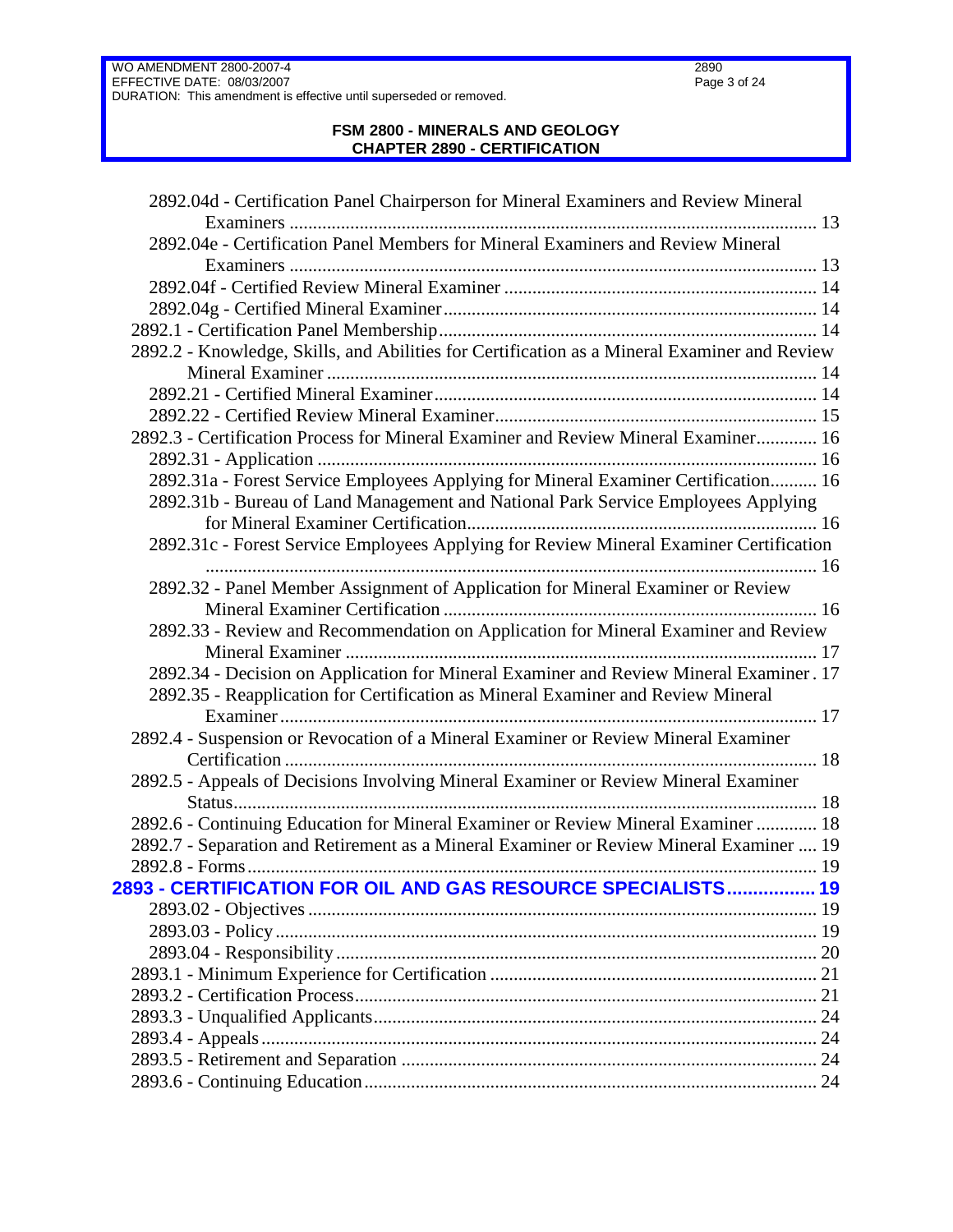#### **FSM 2800 - MINERALS AND GEOLOGY CHAPTER 2890 - CERTIFICATION**

#### <span id="page-3-0"></span>**2890.2 - Objectives**

The objectives of the minerals and geology certification programs are to:

1. Promote increased competence and professionalism.

2. Maintain an effective professional and technically competent workforce that is knowledgeable of:

- a. Geologic characteristics of mineral deposits.
- b. Techniques of mineral exploration and development.
- c. Mineral laws, regulations, and policies.

#### <span id="page-3-1"></span>**2890.3 - Policy**

1. Forest Service personnel who administer locatable and energy minerals shall be certified in the program areas in which they work, as provided for in this chapter.

2. An individual may hold multiple certifications.

3. The duties and responsibilities of a certification panel member shall be an element in their annual performance plan.

#### <span id="page-3-3"></span><span id="page-3-2"></span>**2890.4 - Responsibility**

#### **2890.41 - Certification Panel**

Certification panels are responsible for establishing a record keeping system for tracking applications, certification letters, correspondence, and other pertinent certification data.

#### <span id="page-3-4"></span>**2891 - CERTIFICATION OF LOCATABLE MINERALS ADMINISTRATORS**

#### <span id="page-3-5"></span>**2891.02 - Objectives**

The objective of the certification program for locatable minerals administrators is to achieve consistency and quality in processing and administering locatable mineral operations.

#### <span id="page-3-6"></span>**2891.03 - Policy**

1. Locatable minerals administration certification is available to Forest Service employees only.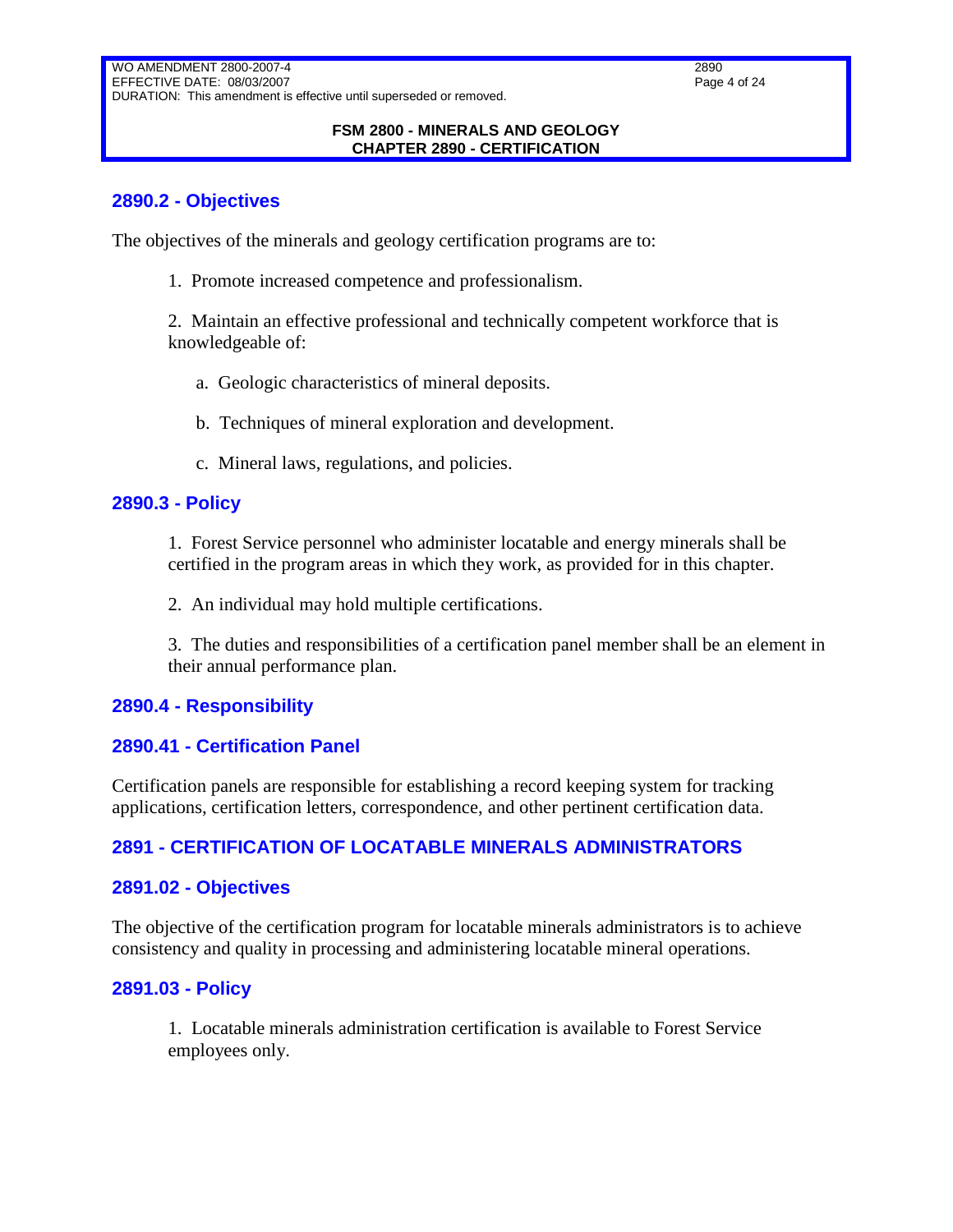2. Employees who perform administration of locatable minerals operations shall be certified as a Locatable Minerals Administrator. Those employees who are not yet certified but are assigned locatable minerals administration duties are expected to obtain level I or level II certification within 1 and 2 years respectively. While working towards certification, employees must be under the guidance and direction of a certified Locatable Minerals Administrator. During this time of oversight and guidance, the certified Locatable Minerals Administrator shall remain actively engaged in and maintain direct responsibility for administration of the locatable minerals operations. This does not preclude other Forest Service employees from assisting the Certified Minerals Administrator in a support capacity such as data collection, compilation, and evaluation associated with monitoring; filing; maintaining minerals operation records; and any other related functions that need to be accomplished in support of the minerals operation.

3. A certified minerals administrator is the designated agency contact assigned the responsibility to work with mineral operators to ensure that existing, proposed, and approved locatable minerals operations are in compliance with the approved plan of operation, Forest Service regulations, and all other applicable laws and regulations.

## <span id="page-4-0"></span>**2891.04 - Responsibility**

## <span id="page-4-1"></span>**2891.04a - Deputy Chief, National Forest System**

The Deputy Chief, National Forest System, has the responsibility to review an appeal concerning a decision to deny, suspend, or revoke an employee's certification status. The Deputy Chief, National Forest System, may appoint a Reviewing Officer to act in his/her place in reviewing an appeal. The appointed Reviewing Officer cannot be a member of the certification panel.

# <span id="page-4-2"></span>**2891.04b - Director, Minerals and Geology Management, Washington Office**

The Director, Minerals and Geology Management, Washington Office, is responsible for:

- 1. Selecting a certification panel chairperson.
- 2. Reviewing certification panel decisions.
- 3. Certifying applicants found qualified by the certification panel.

4. Notifying applicants found unqualified by the certification panel of the actions needed to become qualified and procedures for filing an appeal.

5. Revoking or suspending a certification (FSM 2891.3) and in the case of suspension, setting the period of suspension.

6. Maintaining the official record of each applicant.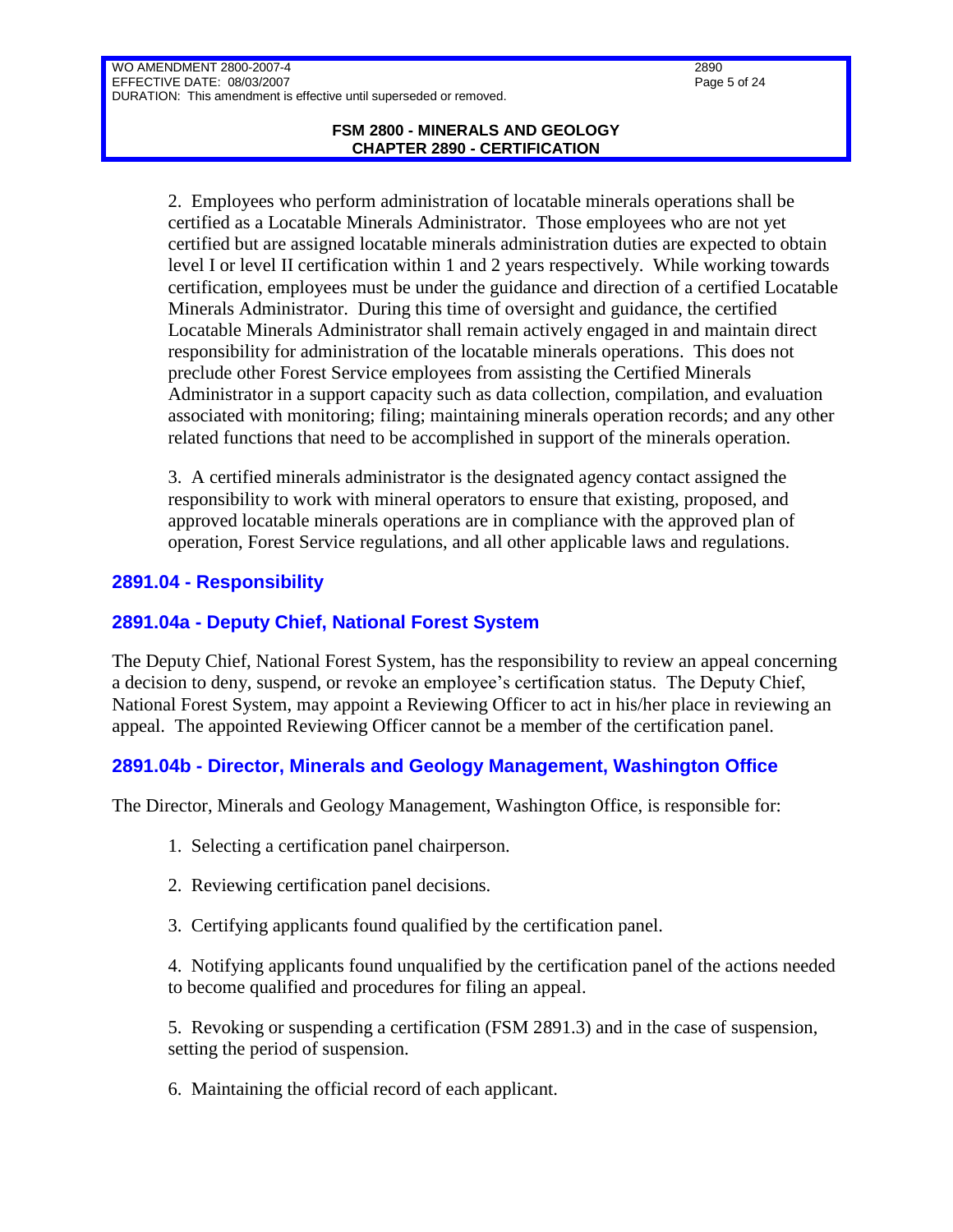7. Establishing the certification application questions and instructions.

## <span id="page-5-0"></span>**2891.04c - Regional Office Director with Locatable Minerals Responsibilities, Regions 1, 2, 3, 4, 5, 6, 8, and 10**

The Regional Directors with locatable minerals responsibilities in Regions 1, 2, 3, 4, 5, 6, 8, and 10 may assign the duty and responsibility to perform the technical review of mineral reports to a certified Mineral Examiner after the certification panel has determined that the certified Mineral Examiner meets the knowledge, skills, and abilities for a certified Review Mineral Examiner as described in section 2892.1.

## <span id="page-5-1"></span>**2891.04d - Forest Supervisor**

Forest Supervisors with a locatable minerals program on their Forest are responsible for maintaining a qualified minerals work force. This shall be achieved by ensuring that employees assigned to administer minerals operations obtain the training necessary to develop and maintain critical performance skills and by ensuring that employee job descriptions, training plans, and supervision are consistent with the policy in FSM 2891.03.

## <span id="page-5-2"></span>**2891.04e - Certification Panel Chairperson**

The certification panel Chairperson is responsible for:

1. Developing a mailing list of certified Locatable Minerals Administrators.

2. Informing certified Locatable Minerals Administrators of courses and conferences available for career development through the National Minerals Training Office.

3. Assigning review work to panel members.

4. Investigating allegations that could lead to the suspension or revocation of certification and providing a recommendation for appropriate action to the Director, Minerals and Geology Management, Washington Office.

5. Tracking and periodically reviewing applications.

6. Reviewing panel member recommendations for consistency.

7. Forwarding the applicant's application and panel member's recommendations on certification to the Director, Minerals and Geology Management, Washington Office.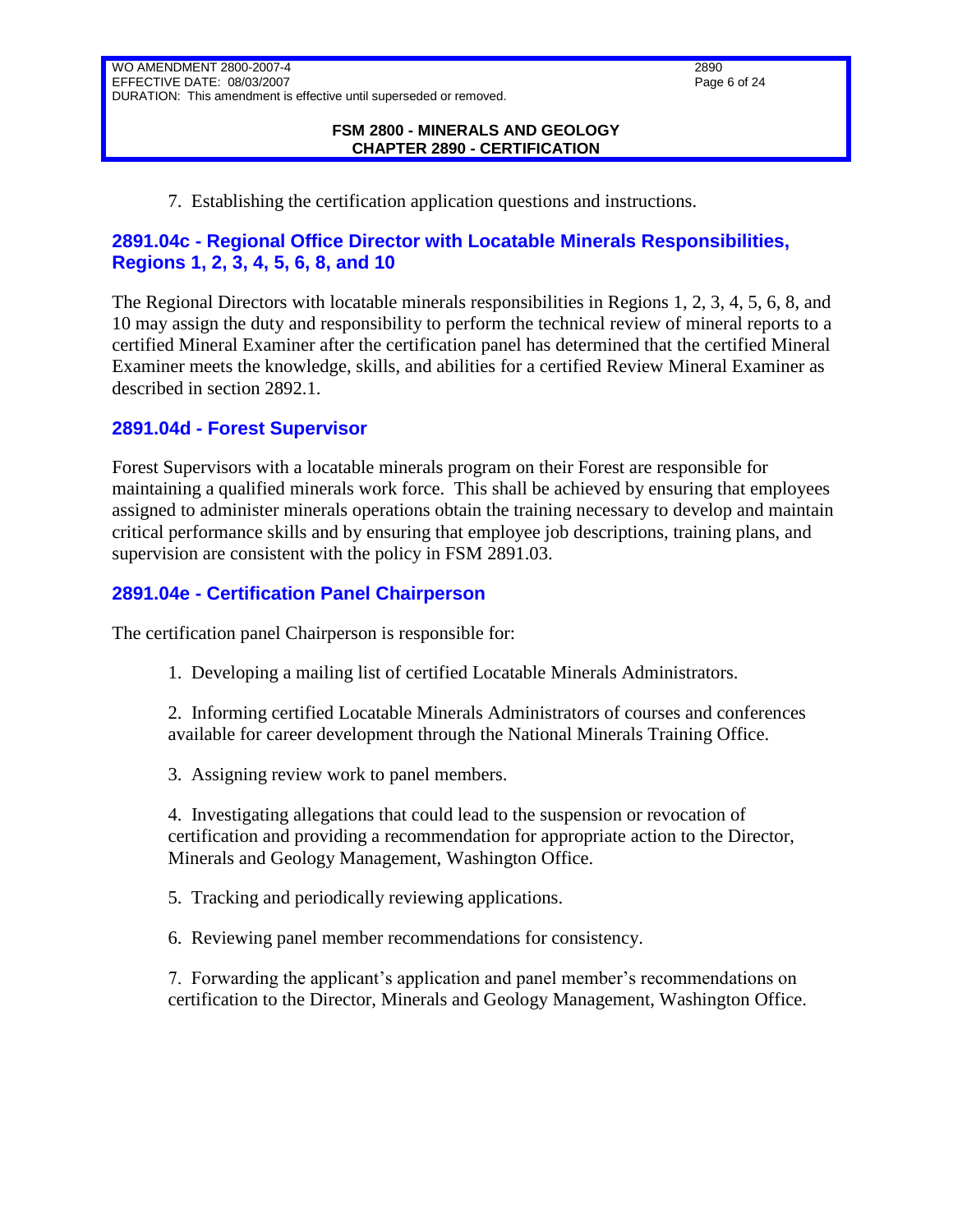#### **FSM 2800 - MINERALS AND GEOLOGY CHAPTER 2890 - CERTIFICATION**

## <span id="page-6-0"></span>**2891.04f - Certification Panel**

The certification panel is responsible for reviewing certification applications, making recommendations on certification, and providing guidance to applicants not meeting the requirements for certification on steps they need to take to achieve certification.

#### <span id="page-6-1"></span>**2891.04g - Level I Locatable Minerals Administrator**

A level I Locatable Minerals Administrator is limited to the administration of locatable mineral operations that:

1. Are not approved through a Record of Decision and an environmental impact statement, or

2. Do not require a reclamation performance bond of more than \$100,000.

## <span id="page-6-2"></span>**2891.04h - Level II Locatable Minerals Administrator**

A level II Locatable Minerals Administrator may oversee the processing and administration of all locatable mineral operations.

# <span id="page-6-3"></span>**2891.1 - Knowledge, Skills, and Abilities for Certification**

#### <span id="page-6-4"></span>**2891.11 - Level I Locatable Minerals Administrator**

An applicant requesting certification as a level I Locatable Minerals Administrator must have completed the basic Minerals Administration course offered by the Forest Service, or its equivalent, and have knowledge, skills, and abilities of locatable mineral operations in the following areas:

1. Basic knowledge of mineral and environmental laws; locatable mineral regulations at Title 36, Code of Federal Regulations, part 228, subpart A (36 CFR part 228, subpart A); locatable mineral policies and directives (FSM 2810;); and pertinent case law.

2. The ability to process and administer notices of intents and plans of operations in accordance with 36 CFR part 228, subpart A, and the National Environmental Policy Act of 1969 (42 U.S.C. 4321 et seq.).

3. The ability to coordinate with State and other Federal agencies, such as the Environmental Protection Agency, the U.S. Army Corps of Engineers, the U.S. Fish and Wildlife Service, and so forth during analysis, administration, closure, and reclamation of a locatable minerals operation.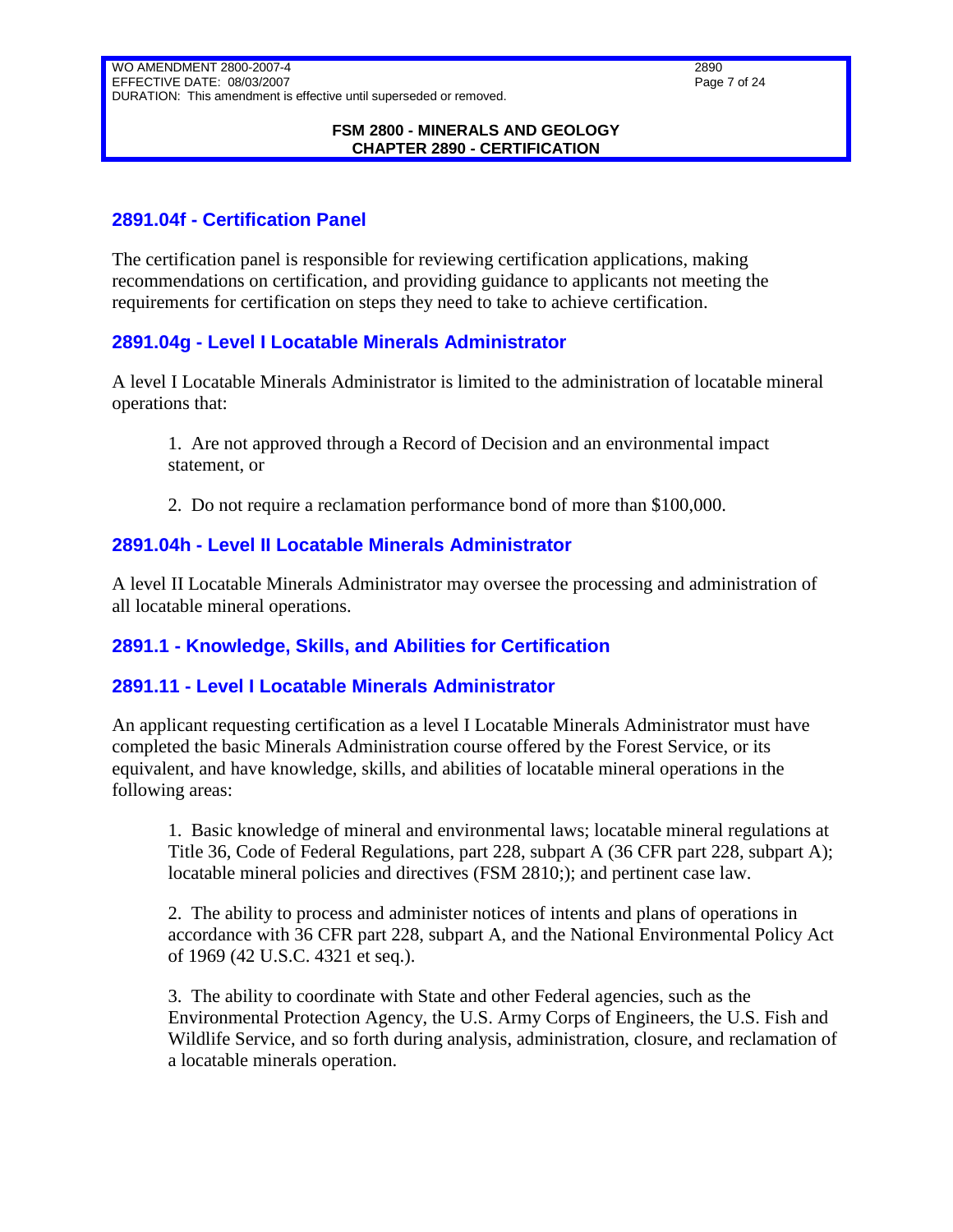4. Basic understanding of prospecting, exploration, and mining techniques; and facilities, equipment, and materials associated with routine and small-scale locatable mineral operations.

5. Understanding of mitigation and monitoring techniques to minimize surface resource impacts.

6. Understanding of reclamation practices and bonding calculation procedures for routine and small-scale locatable mineral operations.

7. Administrative skills involving field inspections and documentation techniques.

8. Discussion and negotiation skills with public users of NFS lands.

## <span id="page-7-0"></span>**2891.12 - Level II Locatable Minerals Administrator**

In addition to the knowledge, skills, and abilities of a level I Locatable Minerals Administrator (FSM 2891.11), an applicant requesting certification as a level II Locatable Minerals Administrator must have completed the Advanced Minerals Administration course, or an equivalent, acceptable to the certification panel and must be able to document their knowledge, skills, and abilities in the following areas:

1. Participation on an interdisciplinary team conducting an environmental impact statement under procedures prescribed in the National Environmental Policy Act (NEPA) of 1969 (42 U.S.C. et seq.).

2. Knowledge of State and Federal laws, regulations, and policies pertinent to locatable minerals operations.

3. The ability to establish internal and external working relationships, such as drafting memoranda of understandings and cooperative agreements, and managing contractors and consultants providing technical information during NEPA analysis or ongoing locatable mineral operations.

4. Knowledge of geotechnical issues and concerns often associated with mineral operations, such as surface and groundwater pollution, mine waste characterization and containment, slope stability, and mine closure design.

5. The ability to accurately calculate and review for acceptance reclamation bonds of \$100,000 or more.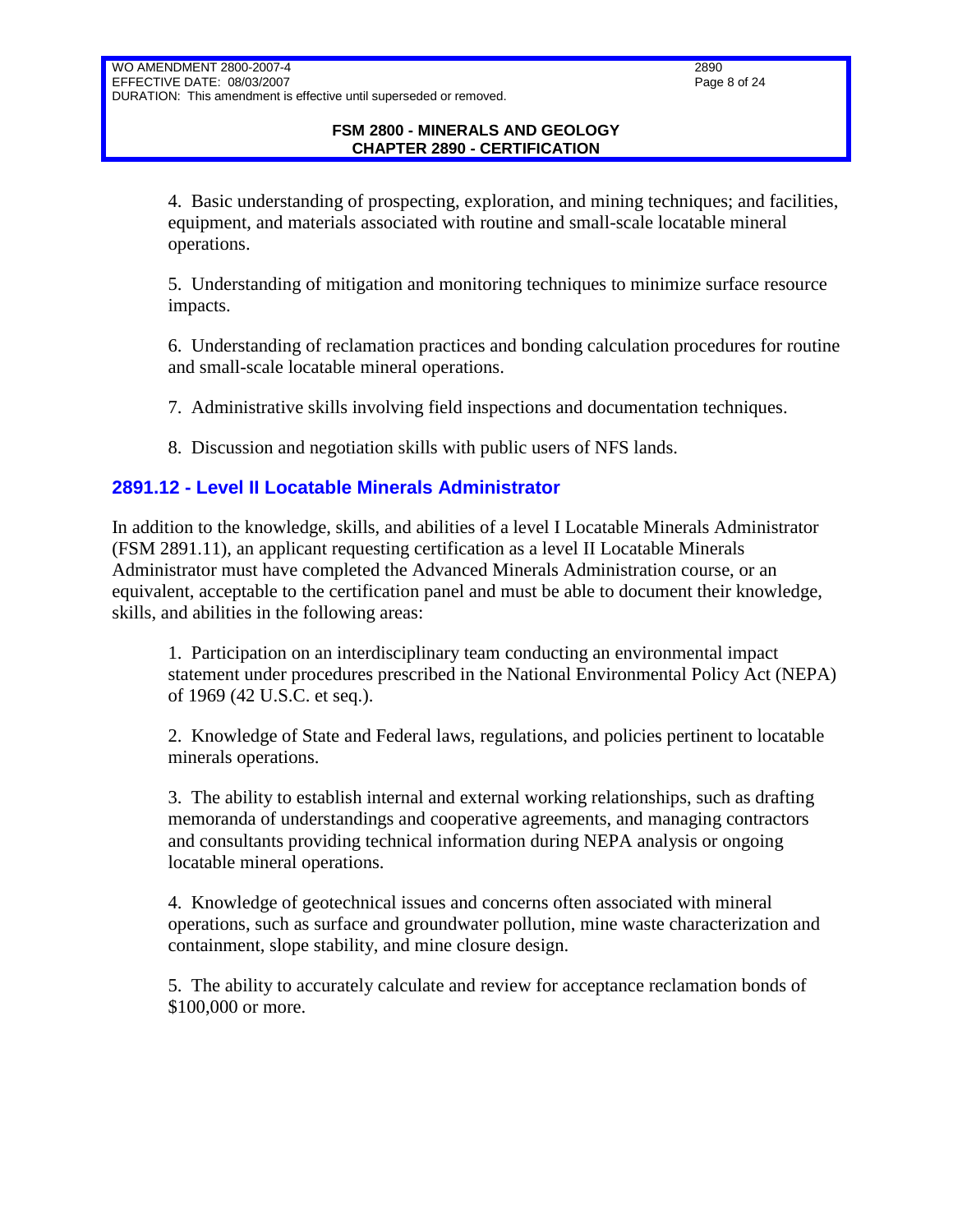#### **FSM 2800 - MINERALS AND GEOLOGY CHAPTER 2890 - CERTIFICATION**

## <span id="page-8-0"></span>**2891.2 - Certification Process for Locatable Minerals Administrators**

## <span id="page-8-1"></span>**2891.21 - Submitting Application for Locatable Minerals Administrator**

Applicants shall submit two copies of each of the following documents to the Washington Office, Director of Minerals and Geology Management:

1. Letter of recommendation from their Forest Supervisor describing the certification level sought and

2. Documents supporting their qualifications for the certification level sought (FSM 2891.1).

#### <span id="page-8-2"></span>**2891.22 - Assignment of Application for Locatable Minerals Administrator**

The Director, Minerals and Geology Management, Washington Office, shall log in the application and supporting documentation and forward it to the certification panel Chairperson who shall check the application for completeness and conformance with the requirements of the level of certification sought. If the application is complete, it shall be assigned to the next available panel member for review. If the application is not complete, the applicant shall be notified of the information needed to complete the application. The applicant has 60 days from the date of the notification to supply the missing information. If the information is not furnished within the 60-day period, the application shall be returned to the applicant without further action.

## <span id="page-8-3"></span>**2891.23 - Review and Recommendation on Application for Locatable Minerals Administrator**

Two certification panel members shall review the application and make a recommendation on certification to the certification panel Chairperson. The review may include interviews with supervisors and colleagues and on-site visits to mineral operations where the applicant has developed or administered a plan of operations. If both certification panel members concur to certify the applicant, the recommendation for certification shall be forwarded to the certification panel Chairperson. If both certification panel members concur not to certify the applicant, the recommendation not to certify, documentation of the applicant's deficiencies, and direction for correcting deficiencies shall be forwarded to the certification panel Chairperson.

When certification panel members have opposing views on certification, recommendations, documentation of the applicant's qualifications, and direction for correcting deficiencies shall be forwarded to the certification panel Chairperson. The certification panel Chairperson shall review the application and panel member recommendations and shall provide the Director, Minerals and Geology Management, Washington Office, with an independent recommendation on the applicant's application for certification as a Locatable Minerals Administrator.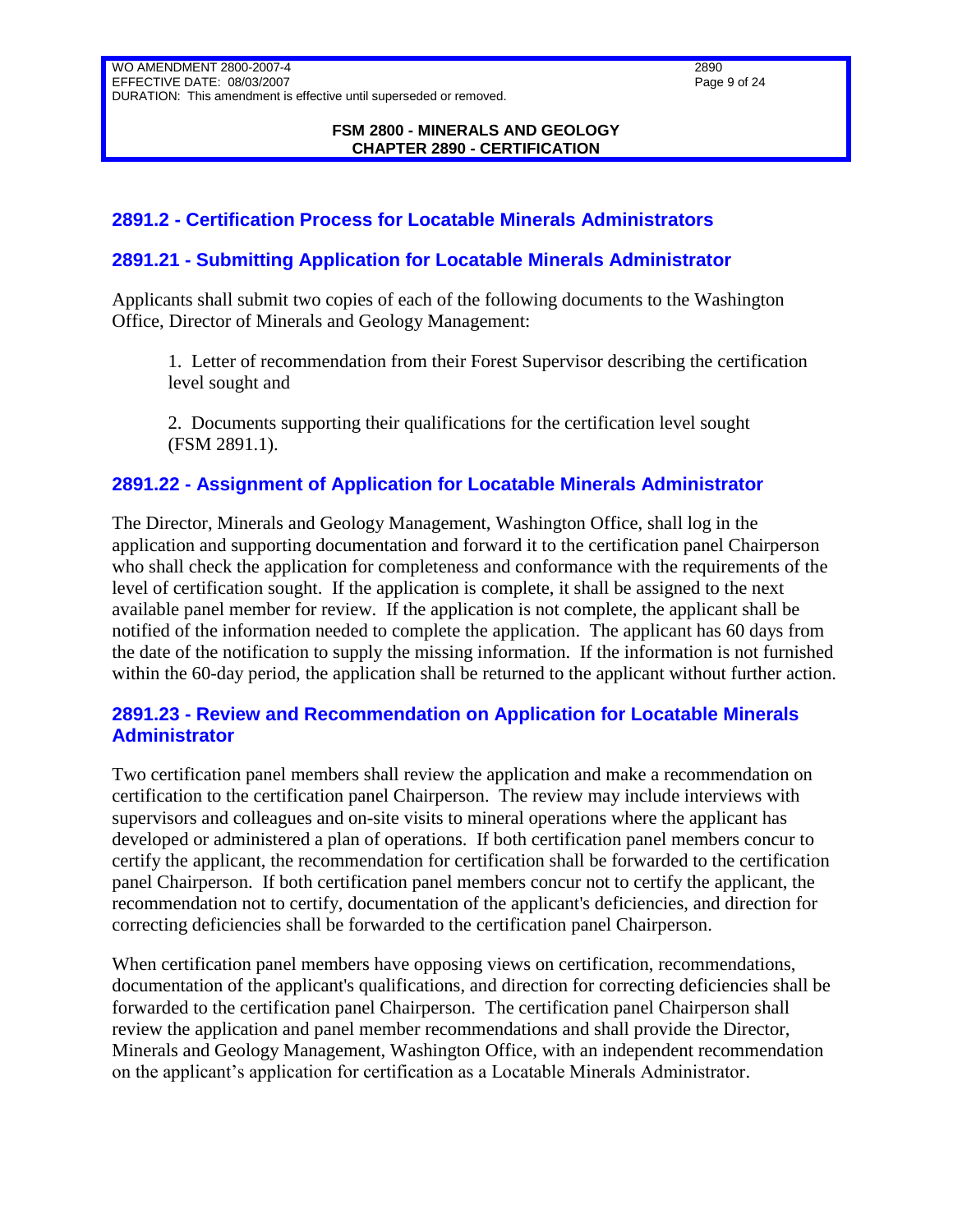## <span id="page-9-0"></span>**2891.24 - Decision on Application for Locatable Minerals Administrator**

The Director, Minerals and Geology Management, Washington Office, shall review the application package and shall make a decision on certification. If the decision is to certify the applicant, the applicant shall be notified and their name added to the service-wide certification list maintained by the Director, Minerals and Geology Management, Washington Office. If the decision is not to certify the applicant, the Director, Minerals and Geology Management, Washington Office, shall notify the applicant and his or her supervisor of the decision not to certify the applicant. The supervisor and the applicant shall be provided with a list of the deficiencies, advice on how to correct those deficiencies, and appeal rights.

## <span id="page-9-1"></span>**2891.25 - Reapplication for Certification as Locatable Minerals Administrator**

An employee may, within 1 year of notification that they did not qualify as a Locatable Minerals Administrator, reapply for certification to the Director, Minerals and Geology Management, Washington Office. The applicant must document that the recommended training and deficiencies previously identified have been satisfied.

If the applicant does not correct the deficiencies within the one-year timeframe, the application shall be returned to the applicant without further action. The employee must submit a new application after the 1-year period if they wish to pursue certification as a Locatable Minerals Administrator.

## <span id="page-9-2"></span>**2891.3 - Suspension or Revocation of Certification as Locatable Minerals Administrator**

Allegations that may lead to revocation or suspension of a Locatable Minerals Administrator's certification status shall be directed by the certification panel Chairperson at the request of the Director, Minerals and Geology Management, Washington Office. The employee shall be afforded the opportunity to submit evidence on his or her behalf, either orally or in writing.

To revoke or suspend an individual's certification, the Director, Minerals and Geology Management, Washington Office, must conclude that a preponderance of the evidence shows that the individual has either:

1. Failed to adhere to the laws, regulations and guidelines that govern the Executive Branch ethics program, the United States Department of Agriculture ethics program, and Forest Service policy.

2. Been removed from Federal service for cause, resignation, separation, or retirement.

3. Failed to maintain the knowledge, skills, and abilities required for a Certified Locatable Minerals Administrator (FSM 2891.1).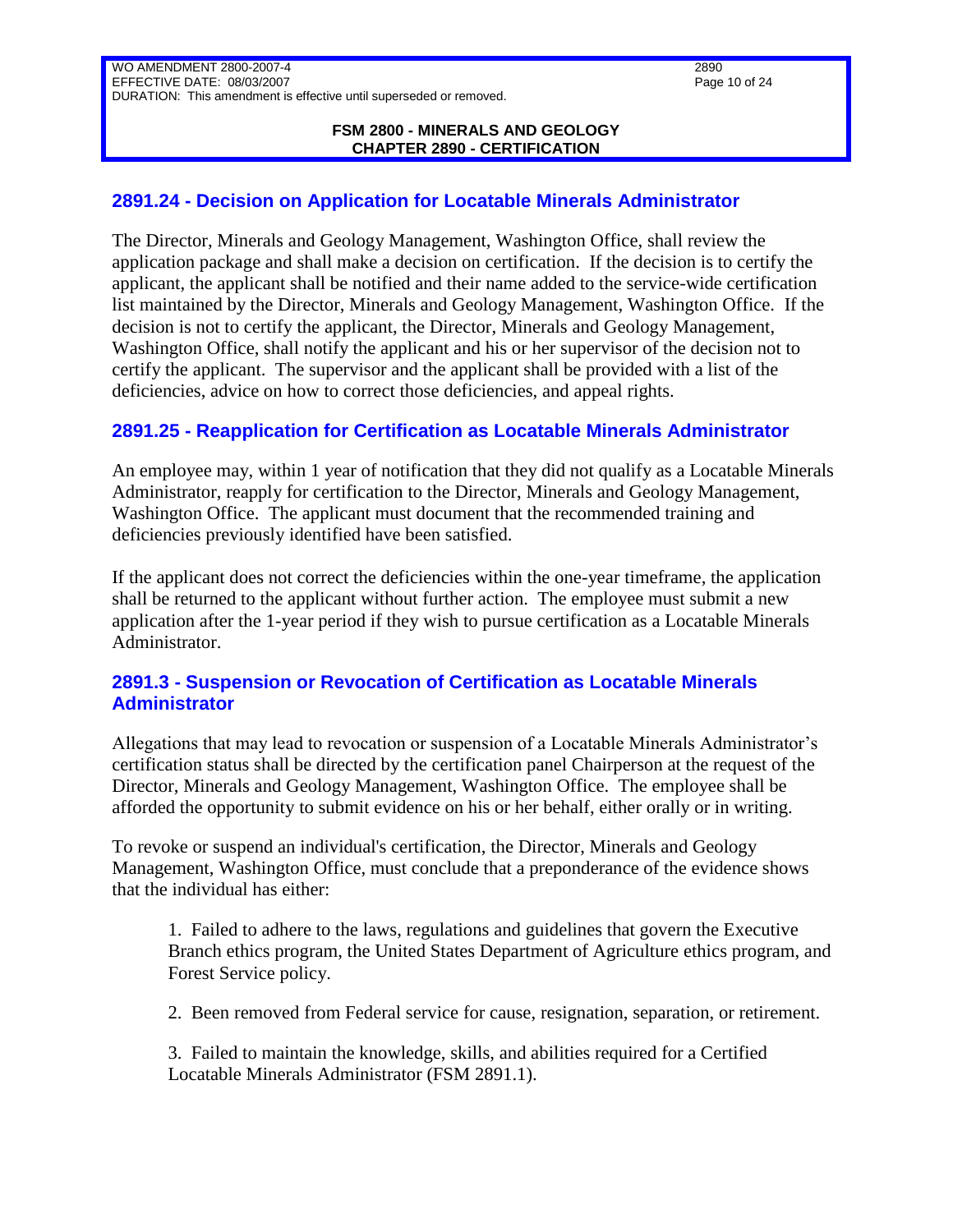#### **FSM 2800 - MINERALS AND GEOLOGY CHAPTER 2890 - CERTIFICATION**

#### <span id="page-10-0"></span>**2891.4 - Appeals of Decisions Involving Locatable Minerals Administrator Certification Status**

Appeals resulting from a denial of certification or suspension or termination of certification status must be submitted to the Deputy Chief, National Forest Systems, within 45 days from the date of the decision being appealed. The Deputy Chief's determination on certification is the final administrative determination.

## <span id="page-10-1"></span>**2891.5 - Continuing Education for Locatable Minerals Administrators**

A Certified Locatable Minerals Administrator is required to maintain and improve his or her skills, knowledge, and abilities through continuing education, experience, and professional affiliation.

#### <span id="page-10-2"></span>**2892 - CERTIFICATION FOR MINERAL EXAMINERS AND REVIEW MINERAL EXAMINERS**

#### <span id="page-10-3"></span>**2892.02 - Objectives**

The objective of the certification program for Mineral Examiners and Review Mineral Examiners is to maintain a cadre of employees who have the necessary qualifications to function in the locatable minerals program as Mineral Examiners and Review Mineral Examiners.

#### <span id="page-10-4"></span>**2892.03 - Policy**

1. All employees who lead mineral examination functions shall be certified as a Mineral Examiner or Review Mineral Examiner to perform the following investigations and prepare the mineral reports for general mining law related activities:

a. Mining claim patent and validity examinations and reports.

- b. Surface use determinations and reports.
- c. Valid existing rights determinations and reports.

d. Classification investigations for issues related to common variety mineral materials.

e. Powersite withdrawal conflict investigations and reports.

f. Issues related to access and surface use reasonably incidental to private hard rock (non-energy) mineral estate.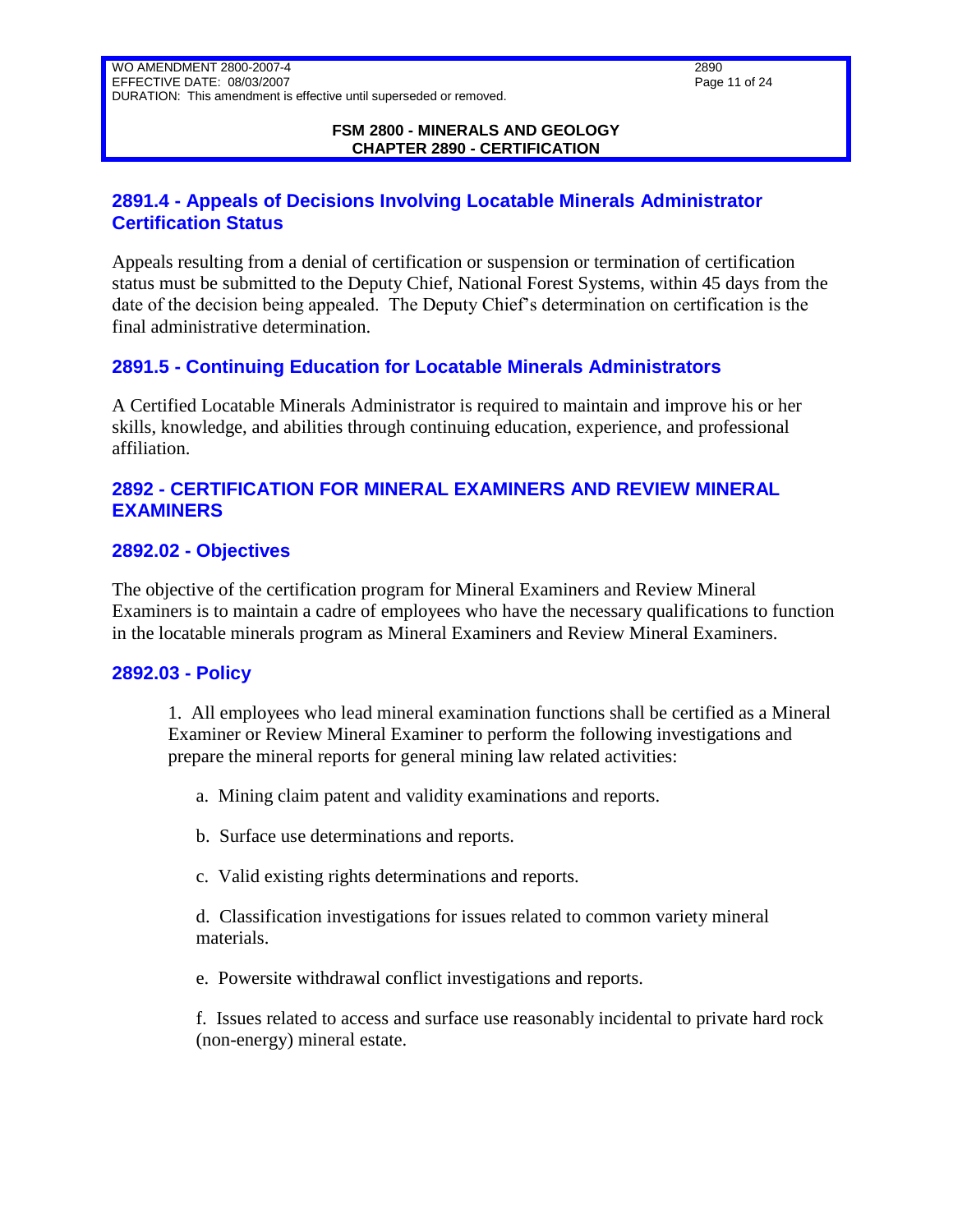2. Individuals holding a Bureau of Land Management or a National Park Service certification in good standing may apply for certification as a Forest Service Mineral Examiner if they meet the knowledge, skills, and abilities outlined in FSM 2892.1.

3. When a Certified Review Mineral Examiner is no longer assigned the duties of a Certified Review Mineral Examiner, that individual may only perform the duties of a Mineral Examiner.

4. Individuals must be certified as a Review Mineral Examiner before they can be appointed to serve as a panel member.

5. Employees who are not a Mineral Examiner or a Review Mineral Examiner, but may need to enter abandoned and inactive underground mine workings and deep cuts to perform their jobs, shall be accompanied by a Mineral Examiner or Review Mineral Examiner qualified to conduct mine safety assessments and mineral surveys for abandoned/inactive underground mine workings and deep cuts. These employees must also obtain permission from the appropriate line officer in charge. The line officer shall consider the need of the employee to enter hazardous work areas, their training, and their work experience.

# <span id="page-11-0"></span>**2892.04 - Responsibility**

# <span id="page-11-1"></span>**2892.04a - Deputy Chief, National Forest System**

The Deputy Chief, National Forest System, has the responsibility to review an appeal concerning a decision to deny, suspend, or revoke an employee's certification status as a Certified Mineral or Review Mineral Examiner. The Deputy Chief, National Forest System, may appoint a Reviewing Officer to act in his or her behalf in reviewing an appeal. The appointed Reviewing Officer cannot be a member of the certification panel.

#### <span id="page-11-2"></span>**2892.04b - Director, Minerals and Geology Management, Washington Office**

The Director, Minerals and Geology Management, Washington Office, is responsible for:

1. Appointing members on the certification panel and selecting a certification panel Chairperson from the certification panel members.

- 2. Reviewing certification panel recommendations.
- 3. Certifying applicants found qualified.

4. Notifying applicants found unqualified of actions needed to become qualified and procedures for filing an appeal.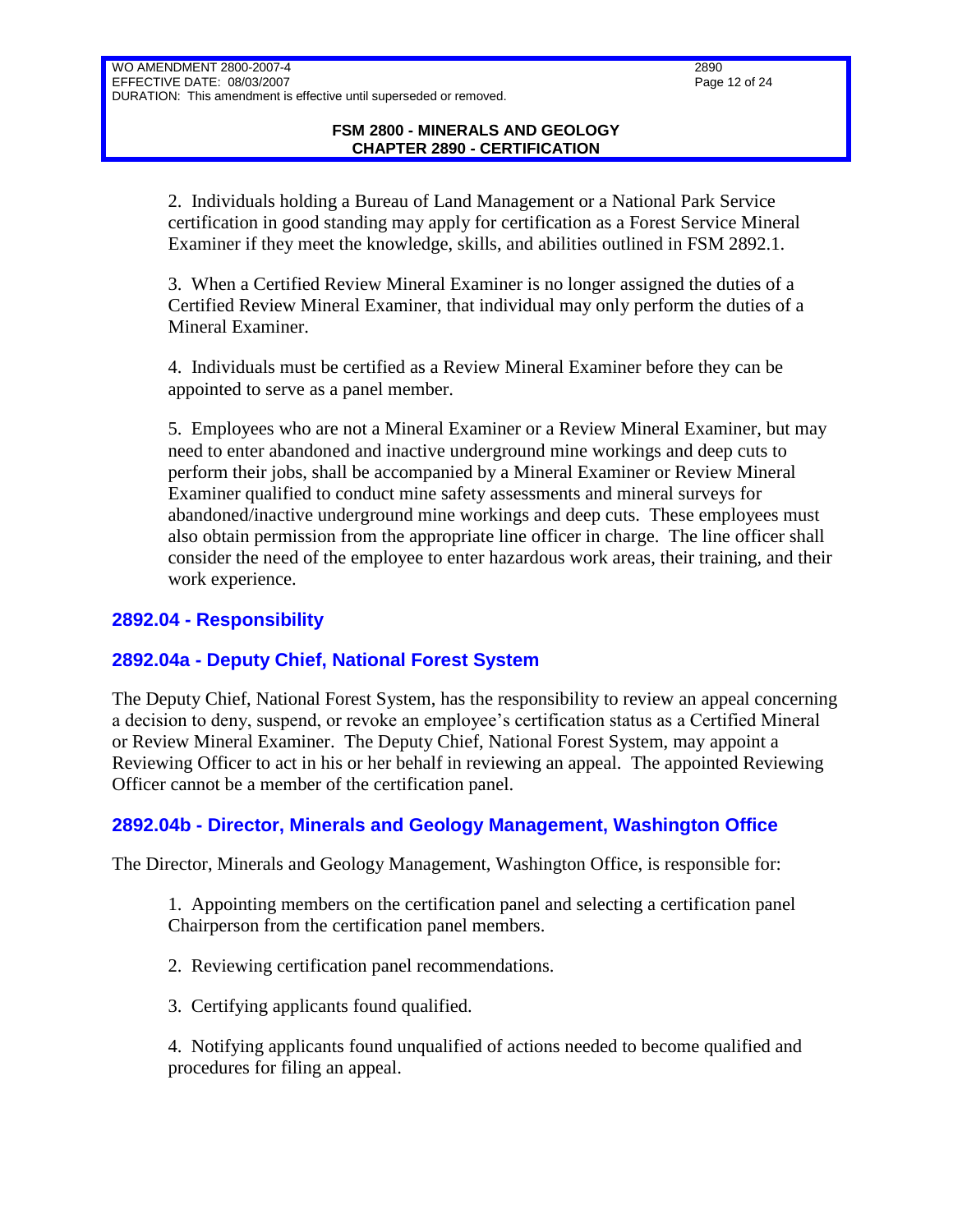5. Initiating an investigation through the certification panel when there may be cause for revoking or suspending an employee's certification status.

6. Revoking or suspending a certification (FSM 2892.3) and, in the case of suspension, setting the period of suspension.

- 7. Maintaining the official record of each applicant.
- 8. Establishing the certification application questions and instructions.

## <span id="page-12-0"></span>**2892.04c - Regional Office Director with Locatable Minerals Responsibilities, Regions 1, 2, 3, 4, 5, 6, 8, and 10**

The Regional Directors with locatable minerals responsibilities in Regions 1, 2, 3, 4, 5, 6, 8, and 10 may assign the duty and responsibility to perform the technical review of mineral reports to a certified Mineral Examiner after the certification panel has determined that the certified Mineral Examiner meets the knowledge, skills, and abilities for a certified Review Mineral Examiner as described in section 2892.1.

## <span id="page-12-1"></span>**2892.04d - Certification Panel Chairperson for Mineral Examiners and Review Mineral Examiners**

The certification panel Chairperson is responsible for:

1. Managing and coordinating the certification program.

2. Designating a lead panel member for each application and assigning tasks to the panel members.

3. Periodically reviewing applications and panel member recommendations on certification for consistency.

4. Forwarding the evaluation of an applicant's qualifications and recommendations on certification to the Director, Minerals and Geology Management, Washington Office.

## <span id="page-12-2"></span>**2892.04e - Certification Panel Members for Mineral Examiners and Review Mineral Examiners**

The certification panel members for Mineral Examiners and Review Mineral Examiners are responsible for: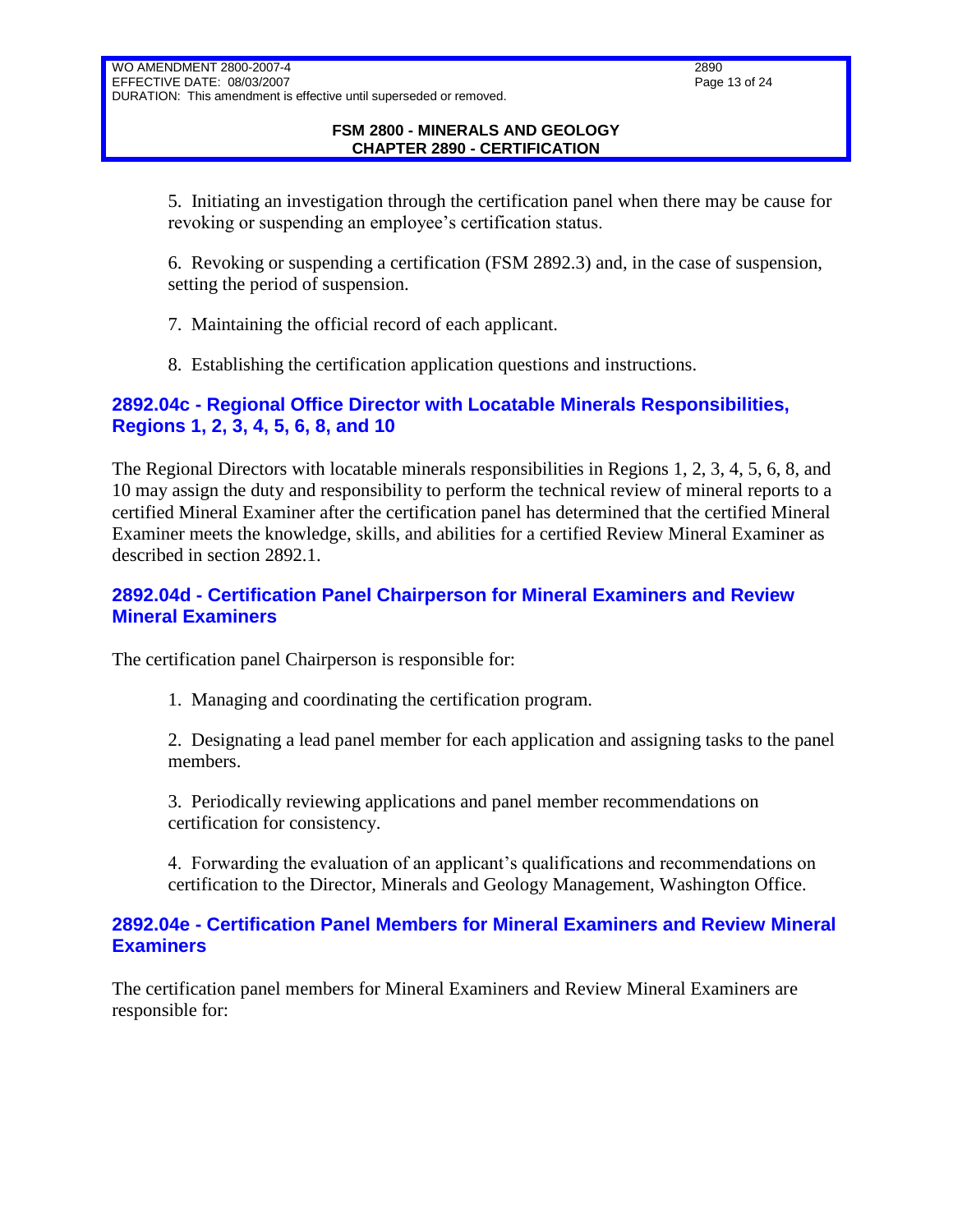1. Establishing a registration system for certified Mineral Examiners and for Review Mineral Examiners.

2. Establishing a record keeping system for applications, certification letters, correspondence, and other pertinent data.

3. Reviewing applications and preparing written recommendations on eligibility for certification, including recommendations on how unqualified applicants can achieve certification.

4. When requested by the Director, Minerals and Geology Management, Washington Office, investigating allegations that could lead to suspension or revocation.

#### <span id="page-13-0"></span>**2892.04f - Certified Review Mineral Examiner**

A certified Review Mineral Examiner is responsible for performing or directing field examinations, providing a technical review for all mineral reports, and providing technical guidance to certified Mineral Examiners and mineral specialists.

## <span id="page-13-1"></span>**2892.04g - Certified Mineral Examiner**

A certified Mineral Examiner is responsible for performing or directing field examinations and providing technical guidance to mineral specialists.

# <span id="page-13-2"></span>**2892.1 - Certification Panel Membership**

The certification panel shall be comprised of five certified Review Mineral Examiners. If one of the five is on the Washington Office, Minerals and Geology Management staff, that person shall serve as coordinator to the Director, Minerals and Geology Management, Washington Office. If none of the five certification panel members is on the Washington Office, Minerals and Geology Management staff, the Director of Minerals and Geology Washington Office shall appoint an additional member to the panel from his or her staff to coordinate with the Washington Office and the certification panel. This appointed panel member shall be a non-voting observer, except when that panel member is a certified Review Mineral Examiner and the panel Chairperson requests that he or she serve as a substitute for an existing panel member to review an application.

## <span id="page-13-3"></span>**2892.2 - Knowledge, Skills, and Abilities for Certification as a Mineral Examiner and Review Mineral Examiner**

#### <span id="page-13-4"></span>**2892.21 - Certified Mineral Examiner**

An applicant requesting certification as a Mineral Examiner must document his or her knowledge, skills, and abilities in the following areas: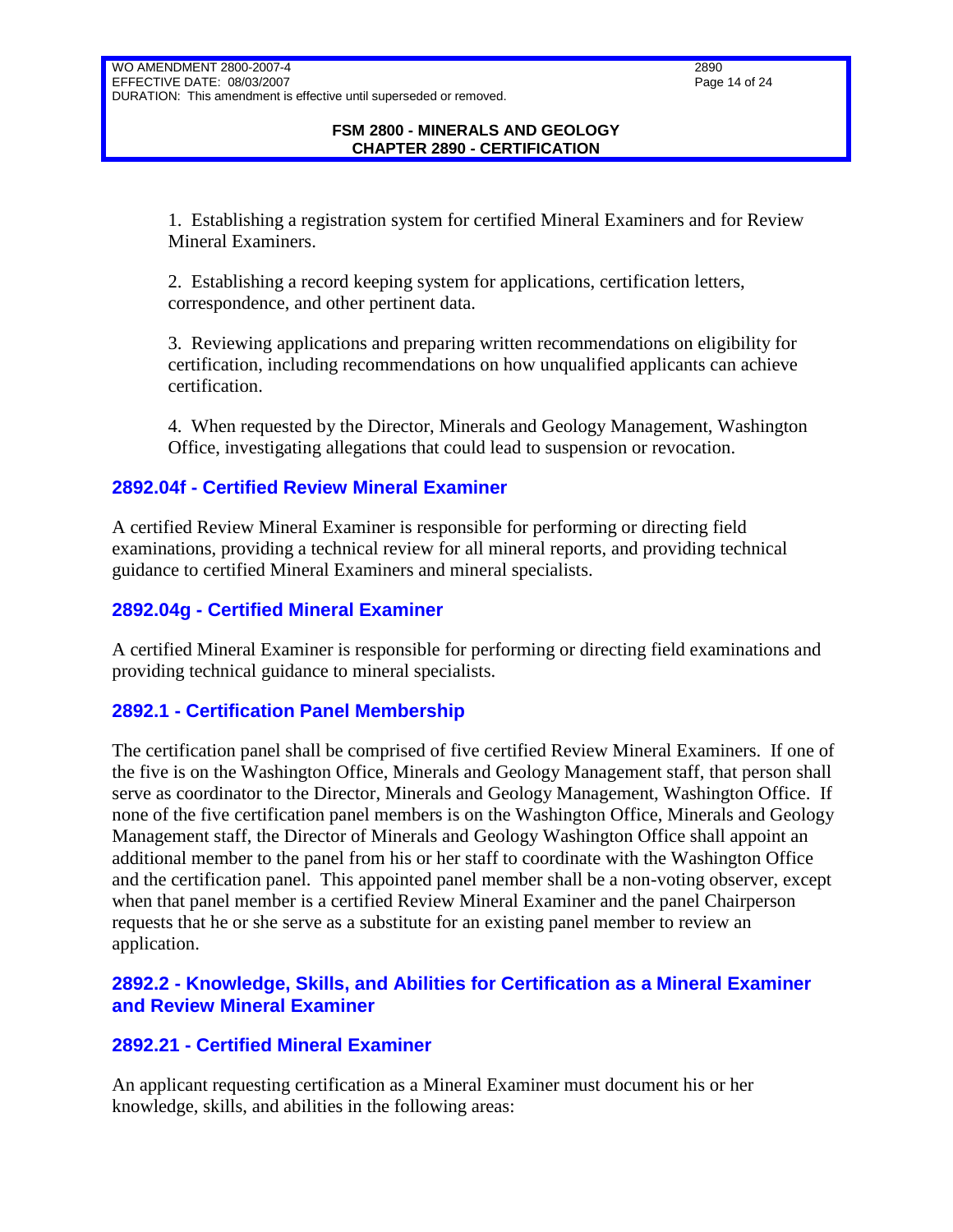1. Qualification as a Mining Engineer (Series 880) or Geologist (Series 1350) as determined by the Office of Personnel Management (OPM) X-118 standards.

2. The ability to conduct mineral examinations for locatable minerals operations with a minimum of oversight, guidance, and direction.

3. The ability to prepare reports that meet agency-accepted technical standards including those found in the Bureau of Land Management Handbook H-3890-1 (Handbook for Mineral Examiners) and applicable Forest Service directives.

4. Successful completion of the following Bureau of Land Management (BLM) training courses or equivalent as recognized by the mineral examiner certification panel:

a. Course 3000-13, Mining Claim Validity Examination Procedures.

b. Course 3000-11, Mine and Beneficiation Cost Estimating and Economic Evaluation.

c. Course 3000-9, Placer Examination Techniques.

5. A working knowledge of the mining laws; mineral property evaluation; ore deposition and mineral deposits; and mineral exploration, mining, and processing methods.

6. Proficiency in field methods, such as geologic mapping, sampling theory and practice, surface and underground mine mapping, and so forth.

# <span id="page-14-0"></span>**2892.22 - Certified Review Mineral Examiner**

In addition to the requirements of a certified Mineral Examiner, an applicant requesting certification as a Review Mineral Examiner must document his or her knowledge, skills, and abilities in the following areas:

1. The ability to provide technical reviews of mineral reports involving a variety of locatable minerals operations.

2. Documentation that he or she has served as a lead examiner on patent and validity examinations, surface use determinations, valid existing rights determinations, and mineral material classifications.

3. Demonstrated mastery of mineral examination principles, including sampling, reserve estimation, economic analysis, and an application of the mining laws.

4. Demonstrated working knowledge of the current needs and practices of the mining industry.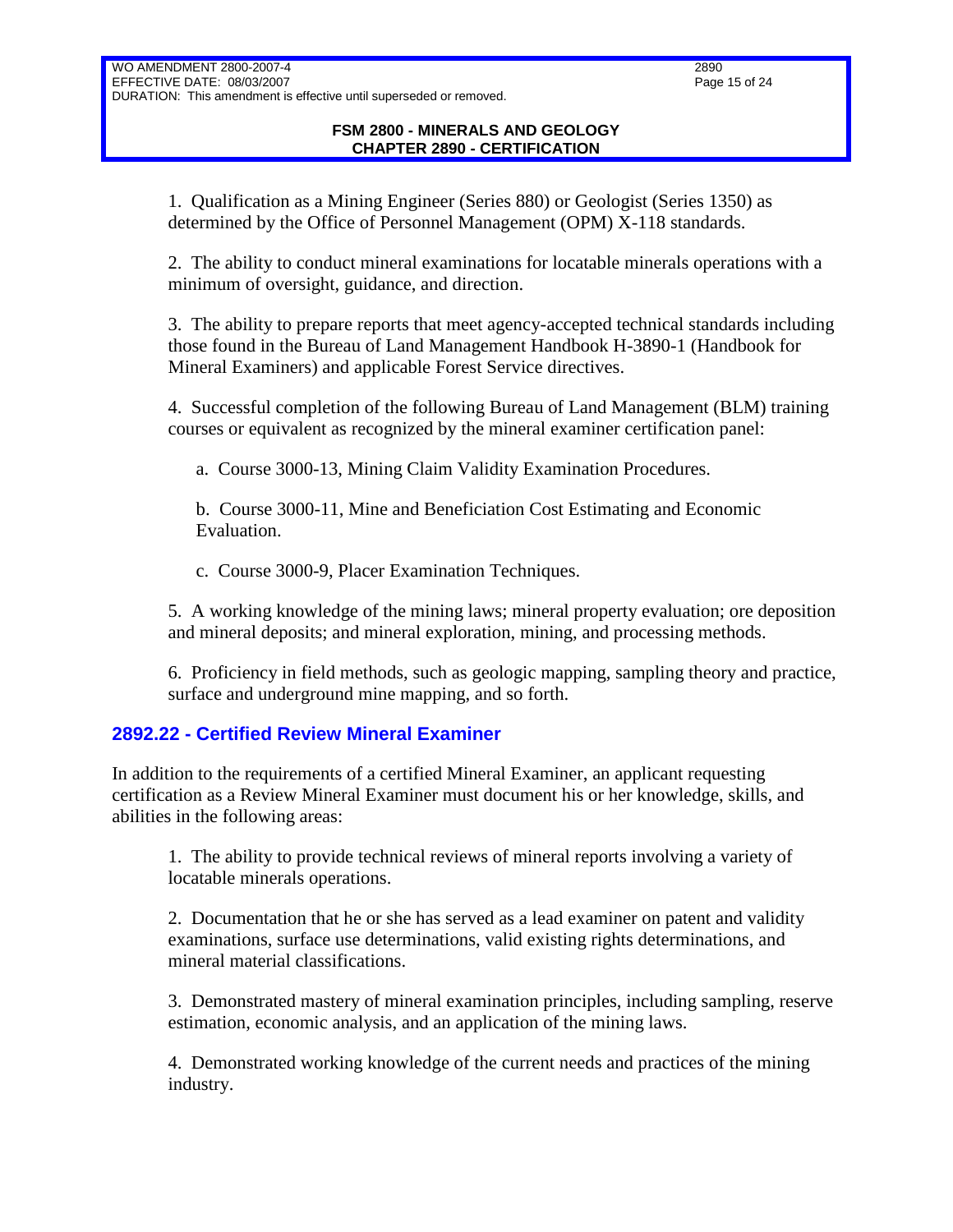#### **FSM 2800 - MINERALS AND GEOLOGY CHAPTER 2890 - CERTIFICATION**

5. Demonstrated written and oral communication skills.

## <span id="page-15-0"></span>**2892.3 - Certification Process for Mineral Examiner and Review Mineral Examiner**

## <span id="page-15-1"></span>**2892.31 - Application**

# <span id="page-15-2"></span>**2892.31a - Forest Service Employees Applying for Mineral Examiner Certification**

A Forest Service employee requesting certification as a Mineral Examiner must submit two copies of an Application for Mineral Examiner Certification form (FSM 2892.8) and attachments documenting his or her knowledge, skills, and abilities required of a certified Mineral Examiner (FSM 2892.21).

#### <span id="page-15-3"></span>**2892.31b - Bureau of Land Management and National Park Service Employees Applying for Mineral Examiner Certification**

Bureau of Land Management (BLM) and National Park Service employees requesting certification as a Forest Service Mineral Examiner must submit two copies of the following:

1. Documentation from the BLM's Mineral Examiner Certification Panel of certification as a Mineral Examiner for the Department of the Interior.

2. An Application for Mineral Examiner Certification form (FSM 2892.8) and attachments documenting knowledge, skills, and abilities required of a certified Mineral Examiner (FSM 2892.21).

#### <span id="page-15-4"></span>**2892.31c - Forest Service Employees Applying for Review Mineral Examiner Certification**

A Forest Service employee requesting certification as a Review Examiner must submit two copies of an Application for Mineral Examiner Certification form, Part B (FSM 2892.8) and attachments documenting knowledge, skills, and abilities required of a certified Mineral Examiner (FSM 2892.22).

#### <span id="page-15-5"></span>**2892.32 - Panel Member Assignment of Application for Mineral Examiner or Review Mineral Examiner Certification**

The Director, Minerals and Geology Management, Washington Office, or his or her designated representative, shall log in the application and forward it to the certification panel Chairperson who shall check the application for completeness and conformance with the requirements of the level of certification requested. If the application is complete, it shall be assigned to a lead panel member and two other panel members, as directed by the panel Chairperson. If the application is not complete, the panel Chairperson shall notify the applicant of the information needed.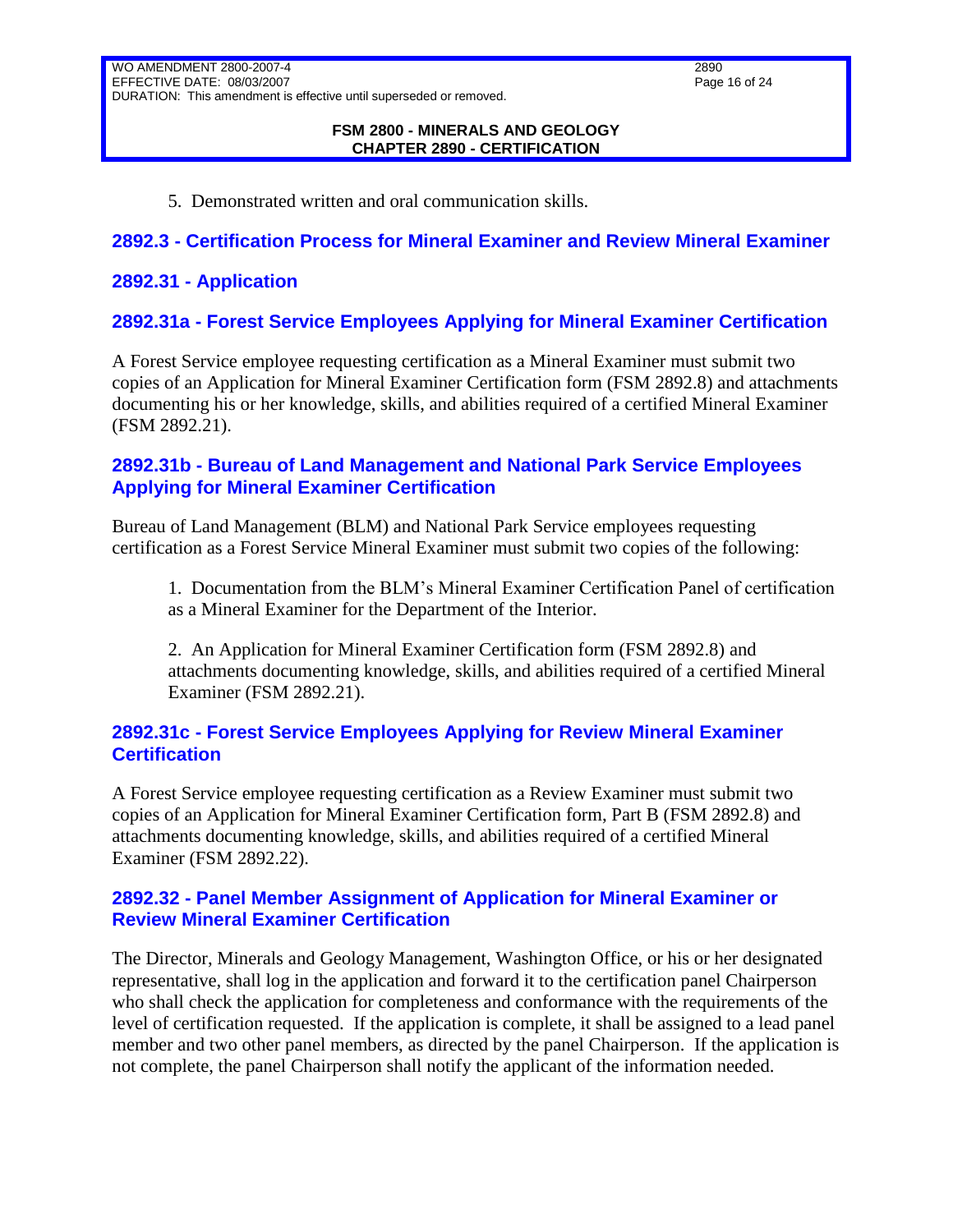#### **FSM 2800 - MINERALS AND GEOLOGY CHAPTER 2890 - CERTIFICATION**

The applicant has 60 days from the date of the notification to supply the missing information. If after 60 days of the notification date the missing information is not supplied, the application shall be returned to the applicant with no further action.

## <span id="page-16-0"></span>**2892.33 - Review and Recommendation on Application for Mineral Examiner and Review Mineral Examiner**

The reviewing panel member shall make his or her recommendation of an applicant's qualifications in a fair and impartial manner, based upon an objective weighing of the evidence in the application (FS-2800-20). Panel recommendations shall be documented on a Certification Review Sheet (FSM 2892.8).

The panel Chairperson shall monitor the panel's review and request additional information from the applicant, when necessary.

If all three panel members agree that the applicant should be certified, the panel Chairperson shall recommend to the Director, Minerals and Geology Management, Washington Office, that the applicant be certified. If all three panel members agree that the applicant should not be certified, the panel Chairperson shall prepare a statement that explains the deficiencies that need to be corrected and advice for correcting them.

If the reviewing panel members cannot unanimously agree on the applicant's certification, the panel Chairperson shall request that the entire panel review and make a recommendation on certification. The panel's majority recommendation shall be forwarded to the Director, Minerals and Geology Management, Washington Office.

## <span id="page-16-1"></span>**2892.34 - Decision on Application for Mineral Examiner and Review Mineral Examiner**

The Director, Minerals and Geology Management, Washington Office, shall review the panel's recommendation and shall make a decision on certification. If the decision is to certify, the applicant shall be notified and his or her name added to the Service-wide list of certified Mineral Examiners or Review Mineral Examiners. If the decision is not to certify, the applicant shall be notified of the deficiencies that need to be corrected, advice on how they can be corrected, and appeal rights.

## <span id="page-16-2"></span>**2892.35 - Reapplication for Certification as Mineral Examiner and Review Mineral Examiner**

An employee may, within 1 year of notification that he or she did not qualify as a Mineral Examiner or Review Mineral Examiner, reapply for certification to the Director, Minerals and Geology Management, Washington Office. The applicant must document that the recommended training and deficiencies previously identified have been satisfied.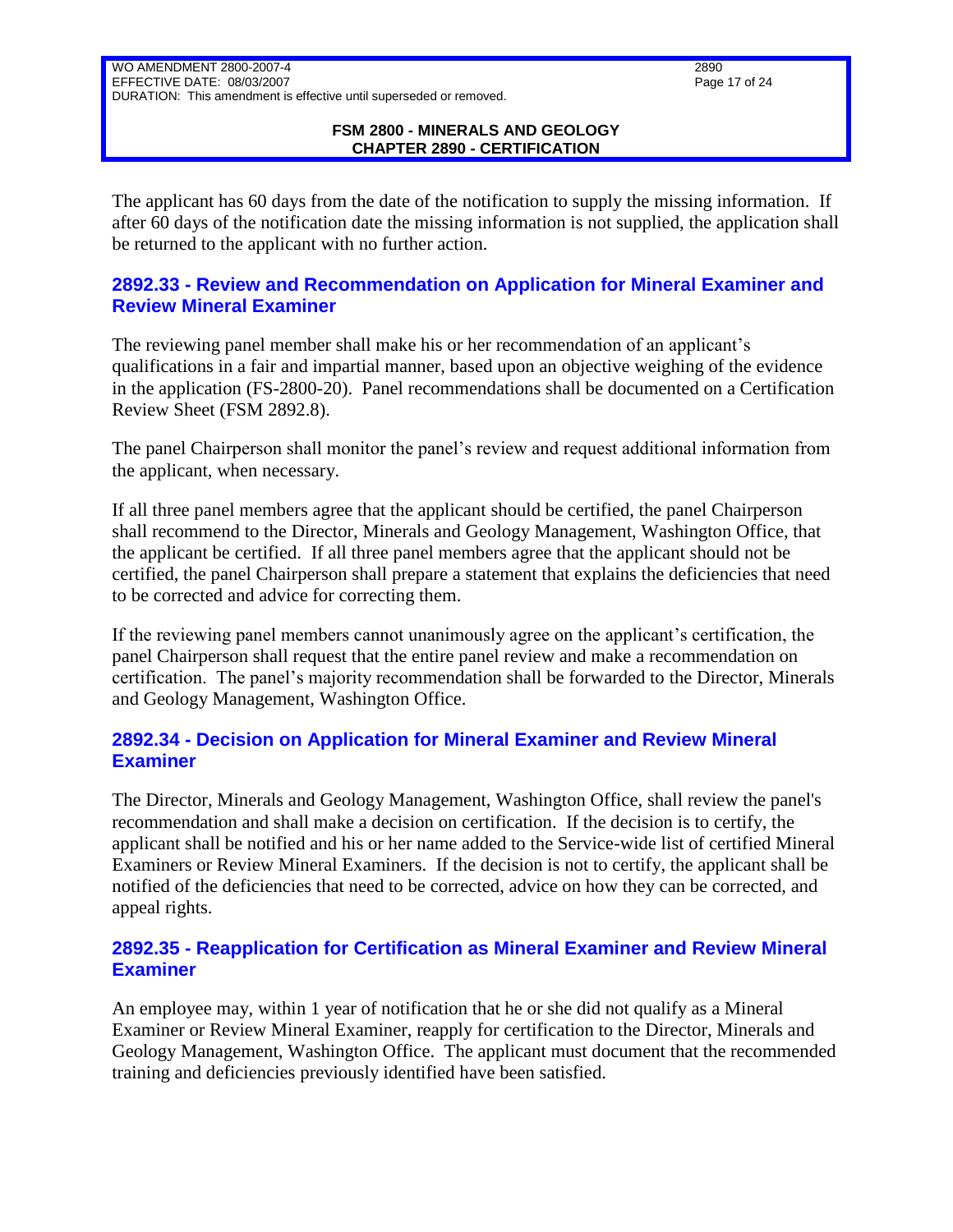#### **FSM 2800 - MINERALS AND GEOLOGY CHAPTER 2890 - CERTIFICATION**

If the applicant does not correct the deficiencies within the 1-year timeframe, the application shall be returned to the applicant without further action. The employee must submit a new application after the one-year period if he or she wishes to pursue certification as Mineral Examiner or Review Mineral Examiner.

#### <span id="page-17-0"></span>**2892.4 - Suspension or Revocation of a Mineral Examiner or Review Mineral Examiner Certification**

Allegations that may lead to revocation or suspension of a Mineral Examiner or Review Mineral Examiner certification shall be directed by the certification panel Chairperson at the request of the Director, Minerals and Geology Management, Washington Office. The applicant shall be given the opportunity to submit evidence on his or her behalf either orally or in writing.

To revoke or suspend an employee's certification, the Director, Minerals and Geology Management, Washington Office, must conclude beyond a reasonable doubt that the individual has either:

1. Failed to adhere to the laws, regulations and guidelines that govern the Executive Branch, the United States Department of Agriculture, and the Forest Service.

2. Committed perjury in an administrative hearing.

3. Been removed from the Federal service for cause or resigned when notified of an impending notification of removal.

4. Failed to maintain his or her knowledge, skills, and abilities through continuing education (FSM 2892.6).

## <span id="page-17-1"></span>**2892.5 - Appeals of Decisions Involving Mineral Examiner or Review Mineral Examiner Status**

Appeals resulting from a denial of certification, or suspension or termination of certification status, must be submitted to the Deputy Chief, National Forest Systems, within 45 days from the date of the decision being appealed. The Deputy Chief's determination on certification is the final administrative level of appeal.

# <span id="page-17-2"></span>**2892.6 - Continuing Education for Mineral Examiner or Review Mineral Examiner**

Mineral Examiners and Review Mineral Examiners are expected to maintain and improve their knowledge, skills, and abilities through continuing education, experience, and professional affiliations. At least once every 3 years, certified Mineral Examiners and certified Review Mineral Examiners shall complete at least one of the following actions:

1. Participate in a mineral examination involving one of the categories listed in FSM 2892.03, paragraph 2;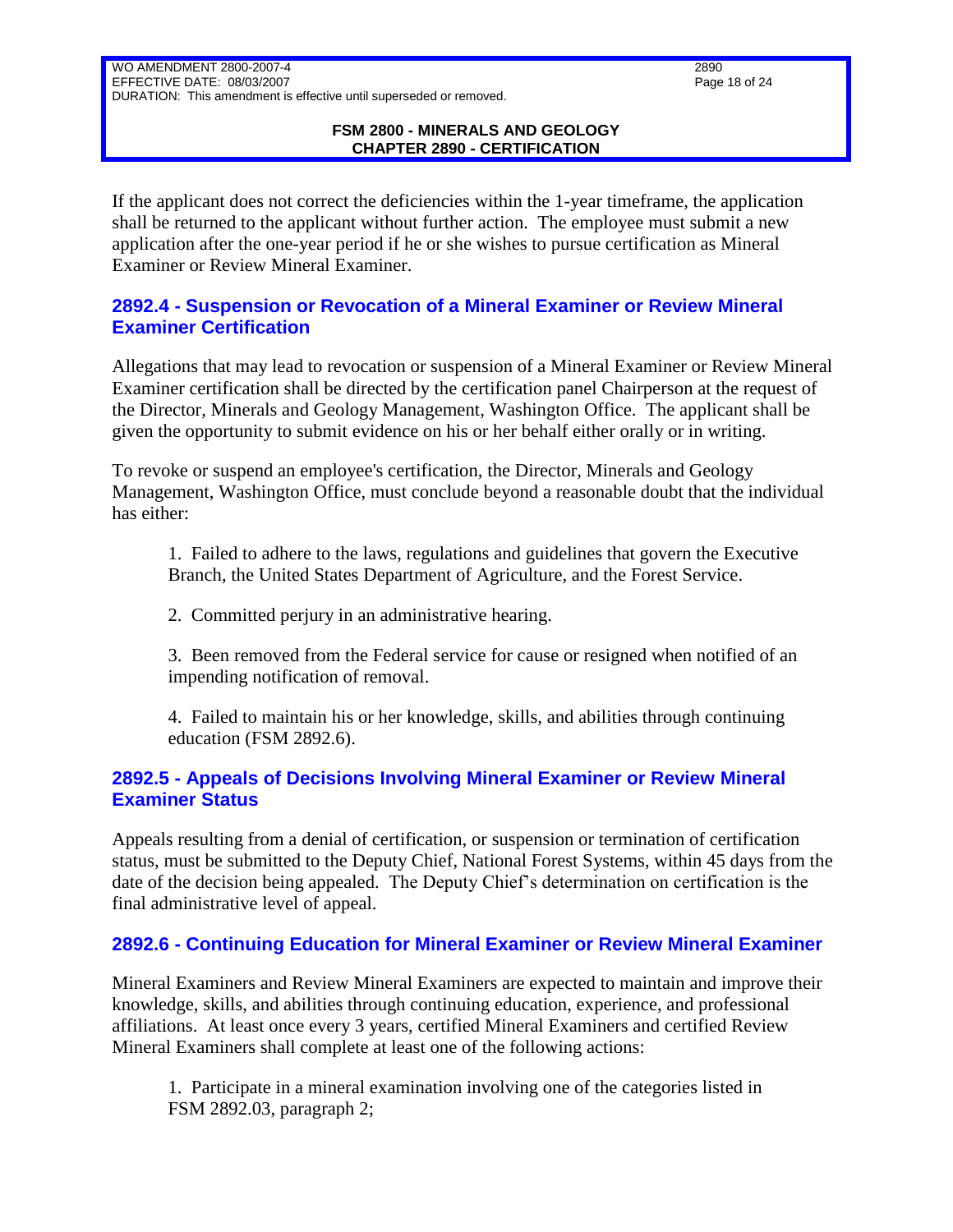2. A training course on mineral examination procedures and standards; or

3. A training course on locatable mineral deposits or operations. Attendance at a trade show or a professional meeting may be used as partial fulfillment of this option.

## <span id="page-18-0"></span>**2892.7 - Separation and Retirement as a Mineral Examiner or Review Mineral Examiner**

Certification as a Mineral Examiner may be retained after separation from the Federal government. However, a certified Review Mineral Examiner may not perform a final technical review after separation.

#### <span id="page-18-1"></span>**2892.8 - Forms**

1. Use Forms FS-2800-20, Application for Mineral Examiner Certification or Review Mineral Examiner Certifications, application when requesting certification as a Mineral Examiner or Review Mineral Examiner.

2. Ensure Form FS-2800-21, Certification of Review Sheet, is used by certification panel members when documenting an applicant's qualifications for certification as a Mineral Examiner or Review Mineral Examiner.

Both forms are available through website *http://fsweb.wo.fs.fed.us/im/forms/fs\_forms/index.htm*

# <span id="page-18-2"></span>**2893 - CERTIFICATION FOR OIL AND GAS RESOURCE SPECIALISTS**

#### <span id="page-18-3"></span>**2893.02 - Objectives**

The objectives for certifying Oil and Gas Resource Specialists are to:

1. Maintain a cadre of employees who have the necessary qualifications to successfully administer oil and gas resource programs on National Forest System (NFS) lands.

2. Ensure that oil and gas operators on NFS lands are performed in a safe and orderly manner.

#### <span id="page-18-4"></span>**2893.03 - Policy**

1. Personnel performing technical reviews of surface use plan of operations on Federal oil and gas leases or for reserved and outstanding minerals shall be certified as Oil and Gas Resource Specialists or work under the supervision of a certified Oil and Gas Resource Specialist while pursuing certification.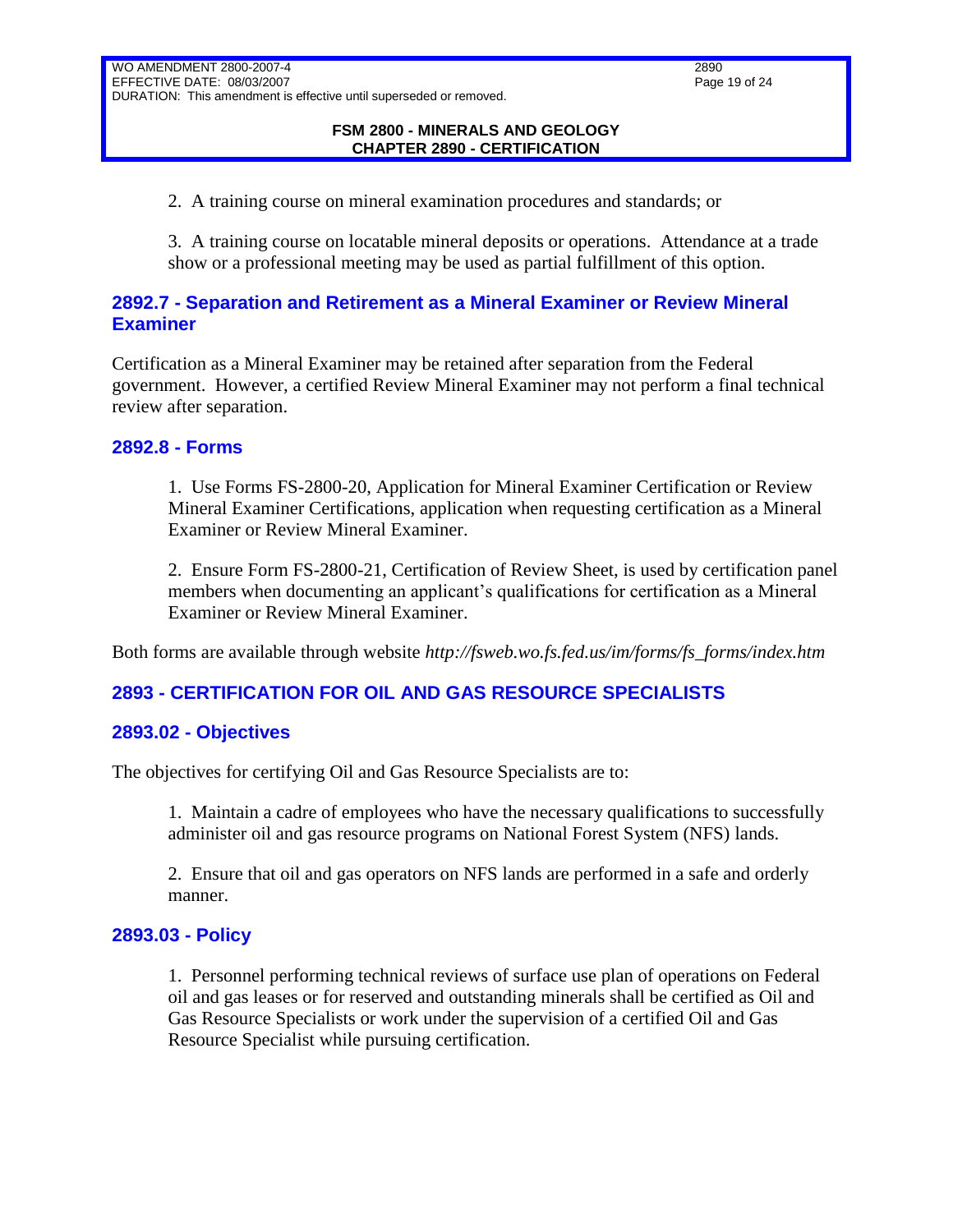2. Ensure that the inspection, enforcement, and compliance proceedings are performed diligently and competently in accordance with Title 36, Code of Federal Regulations, sections 228.112 through 228.114.

#### <span id="page-19-0"></span>**2893.04 - Responsibility**

1. Director, Minerals and Geology Management Staff, Washington Office. The Director, Minerals and Geology Management, Washington Office, has the responsibility to:

a. Appoint one member from the Director's staff as a member of the Oil and Gas Resource Specialist certification panel.

b. Grant certification status to employees found qualified after review and evaluation by the certification panel.

c. Review and make decisions on appeals from an applicant found unqualified by the certification panel.

2. Regional Office Directors with Oil and Gas Responsibilities. Each Regional Office Director with oil and gas responsibilities shall appoint one certified Oil and Gas Resource Specialist from the Director's staff as a member of the Oil and Gas Resource Specialist certification panel.

3. Certification Panel. There shall be a service-wide Oil and Gas Resource Specialist certification panel consisting of one panel member from each Region and one member from the Minerals and Geology Staff in the Washington Office. Position descriptions for incumbent panel members shall be amended to reflect panel duties.

The Oil and Gas Resource Specialist certification panel is responsible for:

a. Establishing the application questions and instructions.

b. Providing, upon employee request, an application package.

- c. Verifying that the minimum experience level has been met.
- d. Processing, reviewing, and evaluating the application.

e. Notifying applicants of certification panel's decision and, if the applicant is not certified, the certification panel's recommendations for achieving certification.

f. Providing written notification to the Director, Minerals and Geology Management, Washington Office, of applicants deemed qualified by the certification panel.

g. Maintaining appropriate records for processing of applications.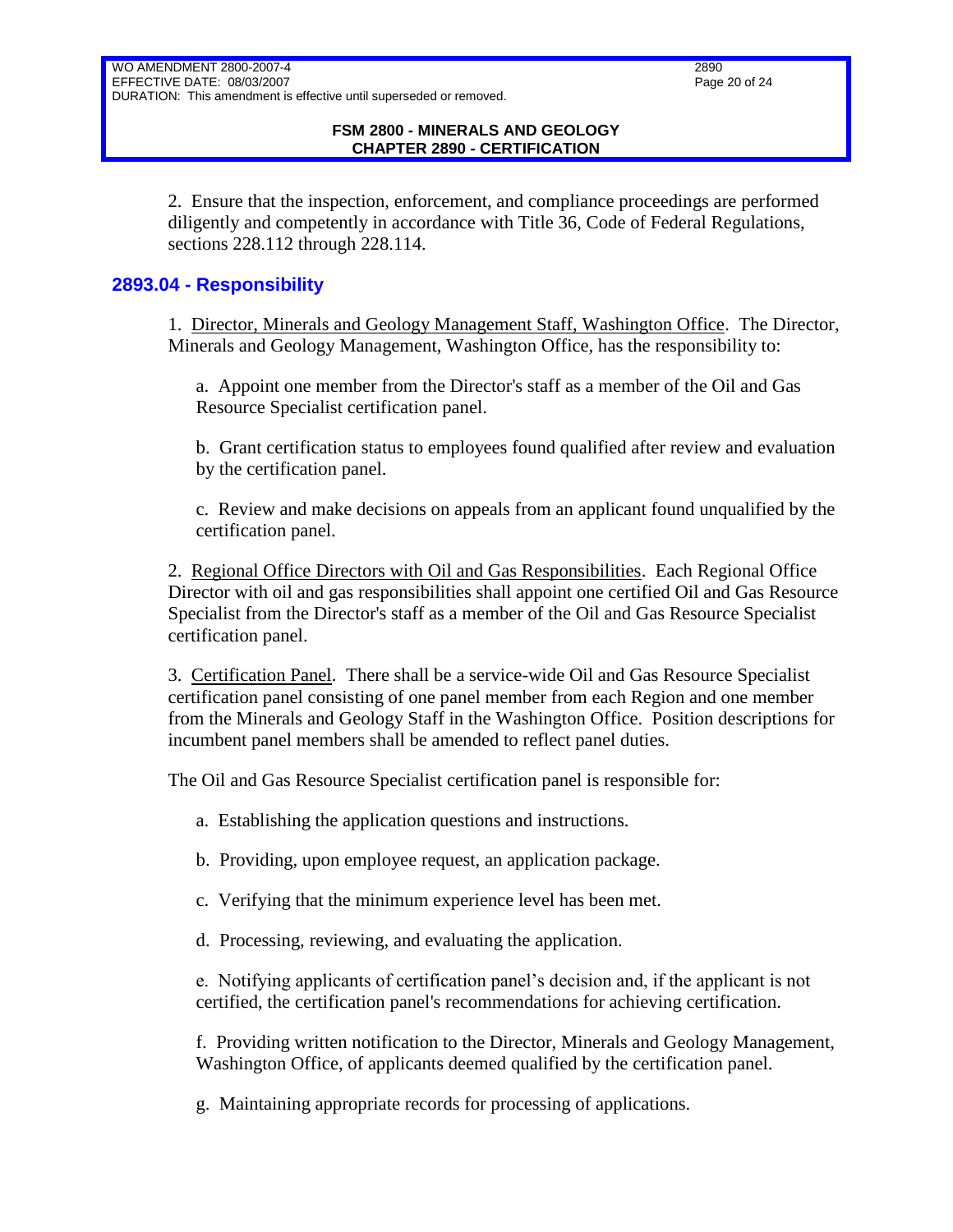#### **FSM 2800 - MINERALS AND GEOLOGY CHAPTER 2890 - CERTIFICATION**

#### <span id="page-20-0"></span>**2893.1 - Minimum Experience for Certification**

All applicants requesting certification as an Oil and Gas Resource Specialist must have completed the following tasks:

1. Served at least twice as the primary Forest Service representative conducting on-site reviews for surface use plans of operations associated with Federal leases or reserved and outstanding minerals;

2. Prepared conditions of approval for an Application for Permit to Drill surface use plan of operations; and

3. Inspected at least five, well site locations with an approved surface use plan of operations; documenting the results of the inspection; and notifying the operator of remedial actions required to mitigate unacceptable conditions, if warranted. At least two of the five inspections must be of drilling operations.

#### <span id="page-20-1"></span>**2893.2 - Certification Process**

1. The applicant shall contact a certification panel member to obtain an application, instructions, and the set of questions used to evaluate the applicant's qualifications for certification.

2. The applicant shall submit a written statement documenting their qualifications to act as the on-site Forest Service representative in administering oil and gas operations under Title 36, Code of Federal Regulations, Part 228, subpart E. In addition, the applicant shall provide written answers to questions that are designed to test the applicant's knowledge, or provide a brief summary of the applicant's knowledge of the following areas:

- a. Geologic and technical considerations for surface use plans of operations.
- b. Hazards and safety aspects associated with surface use plans of operations.
- c. Federal oil and gas laws and regulations.
- d. Private mineral rights and related operations.
- e. Federal lease rights.
- f. Geophysical operations.

g. Application for Permit to Drill/Surface Use Plan of Operations and Sundry Notice processing and inspection.

The steps and procedures governing certification are found in exhibit 01.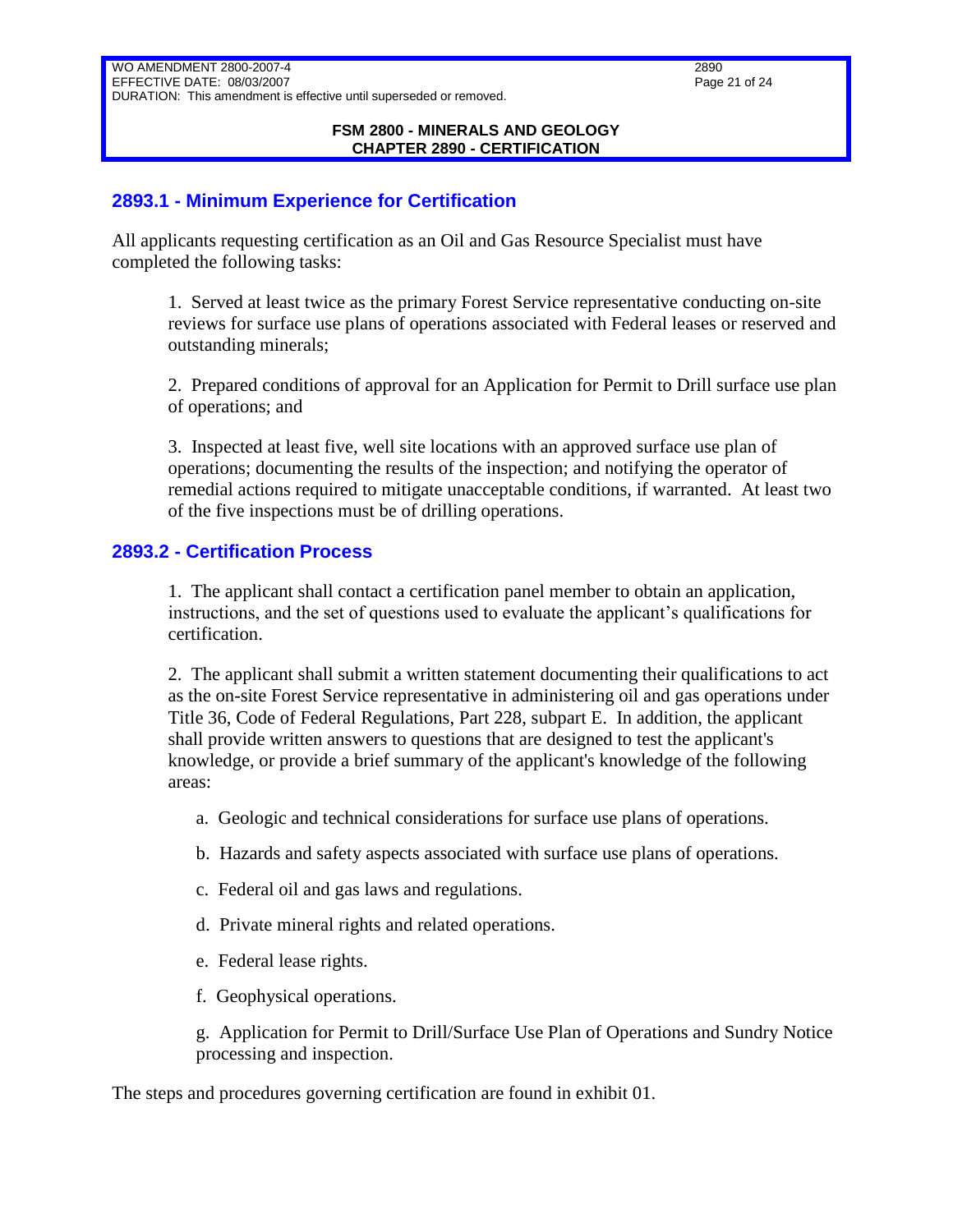#### **FSM 2800 - MINERALS AND GEOLOGY CHAPTER 2890 - CERTIFICATION**

#### **2893.2 - Exhibit 01**

#### **Steps in Certification Process**

#### **STEP 1 - APPLICATION**

| <b>Affected Person or Unit</b> | Action                                                                                                                                                                                                                                                                                                                                                                                                                                                                                                                                                                                                                                     |
|--------------------------------|--------------------------------------------------------------------------------------------------------------------------------------------------------------------------------------------------------------------------------------------------------------------------------------------------------------------------------------------------------------------------------------------------------------------------------------------------------------------------------------------------------------------------------------------------------------------------------------------------------------------------------------------|
| 1. Interested employee         | 1. Requests application package from certification<br>panel member.                                                                                                                                                                                                                                                                                                                                                                                                                                                                                                                                                                        |
| 2. Certification panel member  | 2. Provides application package.                                                                                                                                                                                                                                                                                                                                                                                                                                                                                                                                                                                                           |
| 3. Applicant                   | 3. Completes application package and returns to<br>certification panel member.                                                                                                                                                                                                                                                                                                                                                                                                                                                                                                                                                             |
| <b>STEP 2 - REVIEW</b>         |                                                                                                                                                                                                                                                                                                                                                                                                                                                                                                                                                                                                                                            |
| 4. Certification panel member  | 4. Verifies applicant's experience based on contact<br>with employee's supervisor, review of the employee<br>development folder, or personal knowledge. If<br>applicant meets the minimum job experience of FSM<br>2893.1, forwards the application to two other<br>certification panel members for review and evaluation<br>and also reviews and evaluates the application. If the<br>applicant does not meet the minimum experience<br>requirement, returns the application to the applicant<br>and advises the applicant and the applicant's<br>supervisor how the minimum experience can be<br>accomplished through training and other |

- 
- 
- 
- 5. Second certification panel member 5. Reviews and evaluates the application package.
- 6. Third certification panel member 6. Reviews and evaluates the application package.
- 7. First certification panel member 7. Initiates conference call to other certification panel members involved in the review and evaluation of the application.

Summarizes the evaluations.

developmental opportunities.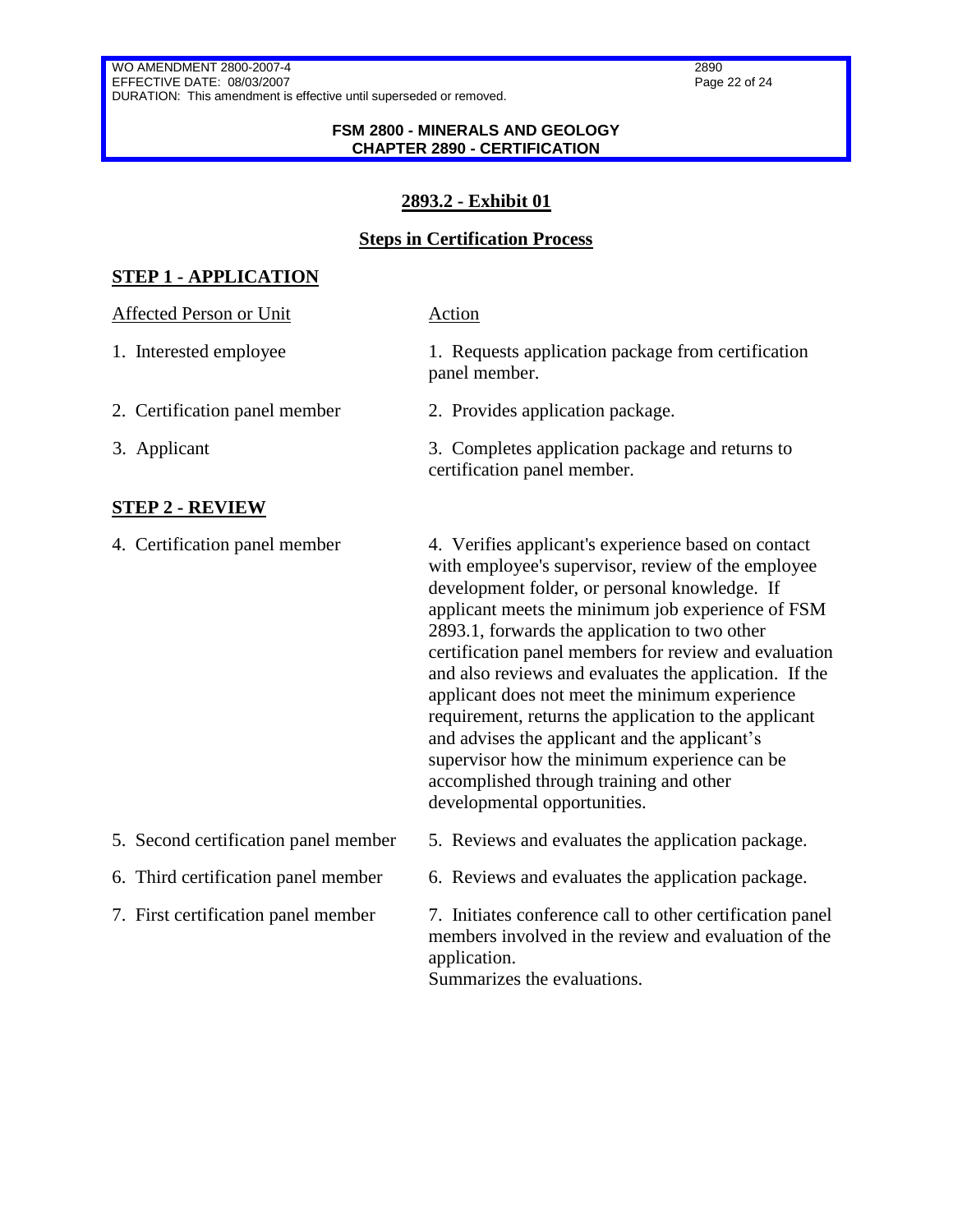#### **FSM 2800 - MINERALS AND GEOLOGY CHAPTER 2890 - CERTIFICATION**

#### **2893.2 - Exhibit 01--Continued**

Affected Person or Unit Action a. If two of three reviewers agree that the applicant exhibits sufficient knowledge in each of the seven areas to function as a field representative of the Forest Service in administering the oil and gas regulations at 36 CFR Part 228, subpart E, the first certification panel member shall notify the Director of Minerals and Geology, Washington Office, in writing that the applicant is qualified to be certified. b. If two or more reviewers find the applicant does not qualify, the first certification panel member notifies the applicant and the applicant's supervisor of available training and developmental opportunities to achieve qualifications and returns the application to the applicant.

#### **STEP 3 - CERTIFICATION**

8. Director of Minerals and Geology Management, Washington Office

8. When deemed qualified by the certification panel, issues a certificate and adds the name of the specialist to the service-wide list of certified Oil and Gas Resource Specialists.